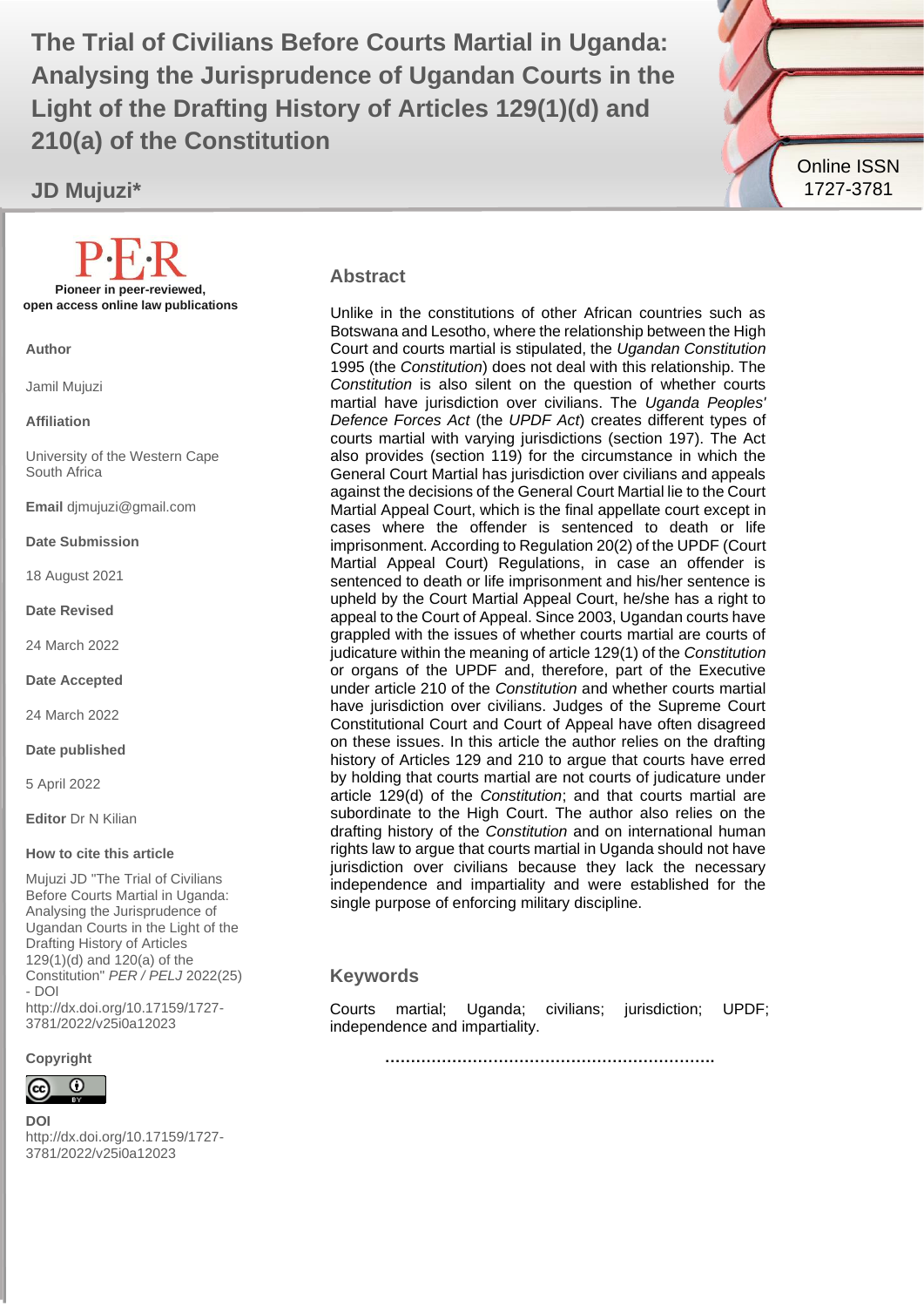## **1 Introduction**

Unlike in the constitutions of other African countries such as Botswana<sup>1</sup> and Lesotho,<sup>2</sup> where the relationship between the High Court and courts martial is stipulated, the *Constitution* does not deal with this relationship. Article 129 of the *Constitution* deals with the judiciary and article 129(1) provides that:

The judicial power of Uganda shall be exercised by the Courts of Judicature which shall consist of - (a) the Supreme Court of Uganda; (b) the Court of Appeal of Uganda; (c) the High Court of Uganda; and (d) such subordinate courts as Parliament may by law establish, including Qadhis' courts for marriage, divorce, inheritance of property and guardianship, as may be prescribed by Parliament.

It is evident that the court martial is not specifically mentioned under article 129(1). Article 120(3)(b) of the *Constitution* provides for some of the functions of the Director of Public Prosecutions, which include "to institute criminal proceedings against any person or authority in any court with competent jurisdiction other than a court martial". This means, *inter alia*, that the court martial is meant to have its own prosecutors. Article 208 of the *Constitution* establishes the Uganda Peoples' Defence Forces. Article 210(a) of the *Constitution* requires Parliament to make laws regulating "the organs and structures of the Uganda Peoples' Defence Forces". In 2005, Parliament enacted the *UPDF Act* and it commenced in September of the same year.<sup>3</sup> Parliament derives its legislative powers from article 79(1) of the *Constitution* which states that "Parliament shall have power to make laws on any matter for the peace, order, development and good governance

Jamil Ddamulira Mujuzi. LLB LLM LLD. Professor of Law, Faculty of Law, University of the Western Cape, South Africa. Email: djmujuzi@gmail.com. ORCiD https://orcid.org/0000-0003-1370-6718.

<sup>1</sup> Art 95(5) of the *Constitution of Botswana*, 1966 provides that "[t]he High Court shall have jurisdiction to supervise any civil or criminal proceedings before any subordinate court or any court martial and may make such orders, issue such writs and give such directions as it may consider appropriate for the purpose of ensuring that justice is duly administered by any such court." Art 127(1) excludes the definition of courts martial from subordinate courts.

<sup>2</sup> Art 119(1) of the *Constitution of Lesotho*, 1993 provides that "[t]here shall be a High Court which shall have unlimited original jurisdiction to hear and determine any civil or criminal proceedings and the power to review the decisions or proceedings of any subordinate or inferior court, court-martial, tribunal, board or officer exercising judicial, quasi-judicial or public administrative functions under any law and such jurisdiction and powers as may be conferred on it by this *Constitution* or by or under any other law." Also see art 130, which provides that "In addition to the supervisory jurisdiction and jurisdiction on a reference conferred on the High Court by this *Constitution*, the High Court shall have such jurisdiction with regard to appeals from decisions of any subordinate court, court-martial or tribunal as may be conferred by Parliament."

<sup>&</sup>lt;sup>3</sup> The Act was assented to by the President of Uganda on 23 August 2005 and commenced on 2 September 2005.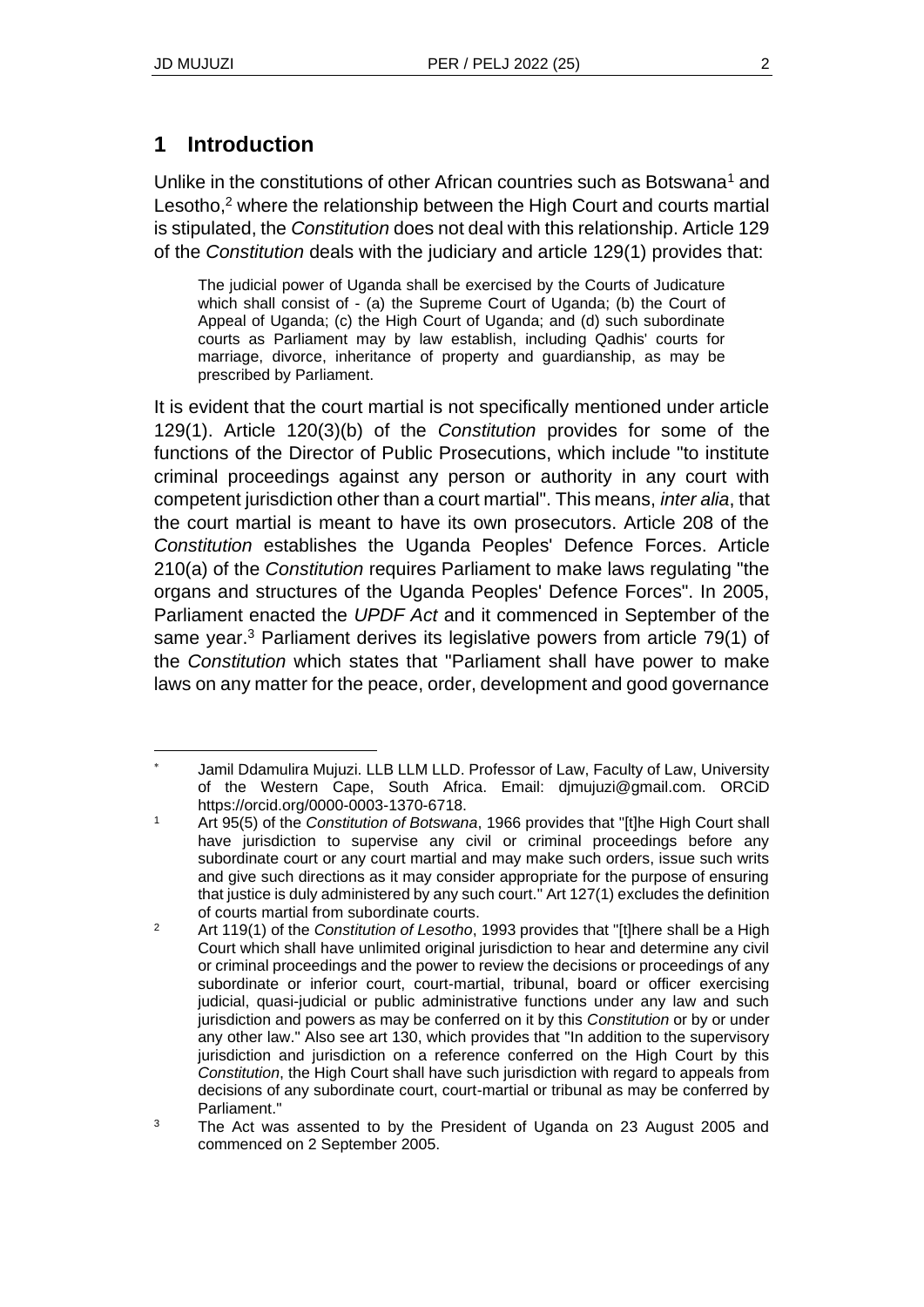of Uganda".<sup>4</sup> As illustrated in detail below, the drafting history of article 79 is silent on Parliament's role in enacting legislation establishing courts martial at the same level as the High Court and with jurisdiction over civilians. The long title of the *UPDF Act* provides, *inter alia*, that the purpose of the Act is to "provide for the regulation of the Uganda Peoples' Defence Forces in accordance with article 210 of the *Constitution*". In other words, the long title of the Act suggests that the Act does not give effect to article 129(1)(d) of the *Constitution*. However, the *UPDF Act* also establishes different courts martial with varying jurisdictions. These are the Field Court Martial,<sup>5</sup> the Division Court Martial,<sup>6</sup> the General Court Martial<sup>7</sup> and Court Martial Appeal Court.<sup>8</sup> During the making of the 1995 *Constitution*, four issues arose in the Constituent Assembly regarding the status and jurisdiction of the courts martial. Firstly, whether the Field Court Martial had jurisdiction over civilians; secondly, whether the General Court Martial had jurisdiction over non-service offences; thirdly, whether soldiers were protected by the principle of double jeopardy; and lastly, whether courts martial were courts of judicature within the meaning of article 129(1)(d) of the *Constitution* or were disciplinary courts governed by article 210 of the *Constitution*. The drafting history of the *Constitution* (the debates during the Constituent Assembly) shows that delegates agreed that courts martial were courts of judicature as contemplated in article 129(1)(d) of the *Constitution*. However, the drafting history does not conclusively answer the questions of whether courts martial have jurisdiction over civilians and over non-service offences. The *UPDF Act* provides for circumstances in which the General Court Martial has jurisdiction over civilians. Thus, section 119(1) of the *UPDF Act* provides that "persons subject to military law" include serving military officers and:

(g) every person, not otherwise subject to military law, who aids or abets a person subject to military law in the commission of a service offence; and (h) every person found in unlawful possession of: (i) arms, ammunition or equipment ordinarily being the monopoly of the Defence Forces; or (ii) other classified stores as prescribed.

On the basis of section  $119(1)(g)$  and (h), many civilians have been prosecuted before the General Court Martial for offences such as the unlawful possession of firearms or ammunition, $9$  aiding and abetting soldiers

<sup>4</sup> This is referred to as legislative sovereignty. See for example, *Oloka-Onyango v Attorney General* (Constitutional Petition 8 of 2014) [2014] UGSC 14 (1 August 2014).

<sup>5</sup> S 200 of the *UPDF Act*.

<sup>6</sup> S 194 of the *UPDF Act*.

<sup>7</sup> S 197 of the *UPDF Act*.

<sup>8</sup> S 199 of the *UPDF Act*.

<sup>9</sup> *Buchanan v Attorney General* (Miscellaneous Cause-2019/266) [2020] UGHCCD 11 (13 March 2020); *In Re: Muhindo Herbert* (HCT-05-CV-MA-2012/42) [2012] UGHC 96 (29 May 2012); *Kipoi v Attorney General* (Miscellaneous Application-2018/230)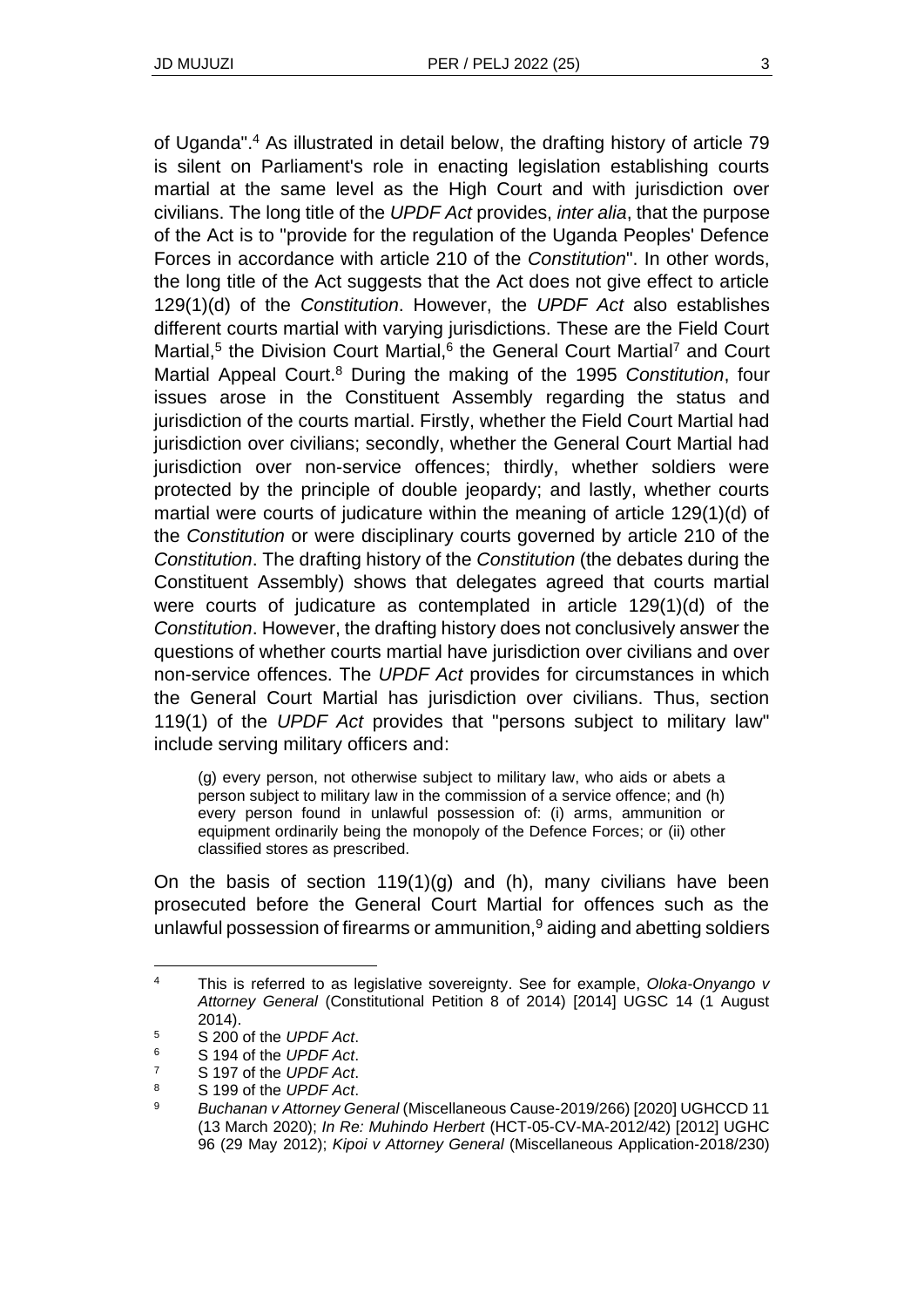to commit offences,<sup>10</sup> and treason.<sup>11</sup> Ugandan courts have grappled with the questions of whether the General Court Martial has jurisdiction over civilians; whether the courts martial are independent and impartial courts within the meaning of article 28(1) of the *Constitution*; and whether, they are courts of judicature within the meaning of article 129 of the *Constitution* or disciplinary courts under article 210 of the *Constitution*. In this Article, the author relies on the drafting history of article 129(1)(d) and article 210 of the *Constitution* to argue that the courts' view that the General Court Martial is not a court of judicature is erroneous. The author also relies on the drafting history of the *Constitution* and on international human rights law to argue that courts martial in Uganda should not have jurisdiction over civilians because they lack the necessary independence and impartiality and were established for the single purpose of enforcing military discipline.<sup>12</sup> Although article 79 of the *Constitution* empowers Parliament to enact legislation, it is argued that in the light of the drafting history of Articles 129(d) and 210 of the *Constitution*, Parliament cannot rely on article 79 to confer on the courts martial jurisdiction that was not contemplated by the drafters of the *Constitution*. The discussion will start with the drafting history of Articles 28, 129 and 210 of the *Constitution* in as far as they are applicable to courts martial.

# **2 The drafting history of Articles 28, 129 and 210 of the Constitution and the courts martial**

In this part of the article the author discusses the drafting history of articles 28, 129 and 210 of the *Constitution* in as far as they are applicable to courts martial. He starts with article 28, which provides for the right to a fair hearing.

## *2.1 The right to a fair hearing before courts martial [jurisdiction over non-service offences and whether disciplinary tribunals]*

One of the issues discussed during the making of the *Constitution* was the right to a fair trial before courts martial. One of these rights was the right to appeal. The draft *Constitution* provided that a person sentenced to death

<sup>[2019]</sup> UGHCCD 44 (8 February 2019); *Kitata v Uganda* (Miscellaneous Application-2018/) [2018] UGHCCRD 130 (6 June 2018); *Namugerwa v Attorney General* (Civil Appeal-2012/4) [2013] UGSC 20 (19 June 2013); *Lujila v O/C Kigo Rrison*  (Miscellaneous Cause-2013/86) [2013] UGHCCD 134 (7 October 2013); *Bukeni v Attorney General* (Miscellaneous Cause-2021/10) [2021] UGHCCD 12 (16 March 2021); *Bazibu Bruno Francis v Attorney General* (Miscellaneous Cause No 110 of 2021) (24 January 2022).

<sup>10</sup> See for example, *Namugerwa v Attorney General* (Civil Appeal-2012/4) [2013] UGSC 20 (19 June 2013).

<sup>11</sup> *Dr Kizza Besigye v Attorney General* (Constitutional Petition-2007/7) [2010] UGSC 6 (12 October 2010).

<sup>&</sup>lt;sup>12</sup> For a detailed discussion of the right to a fair trial before courts martial in Uganda, see Naluwairo 2018 *Global Campus Human Rights Journal*.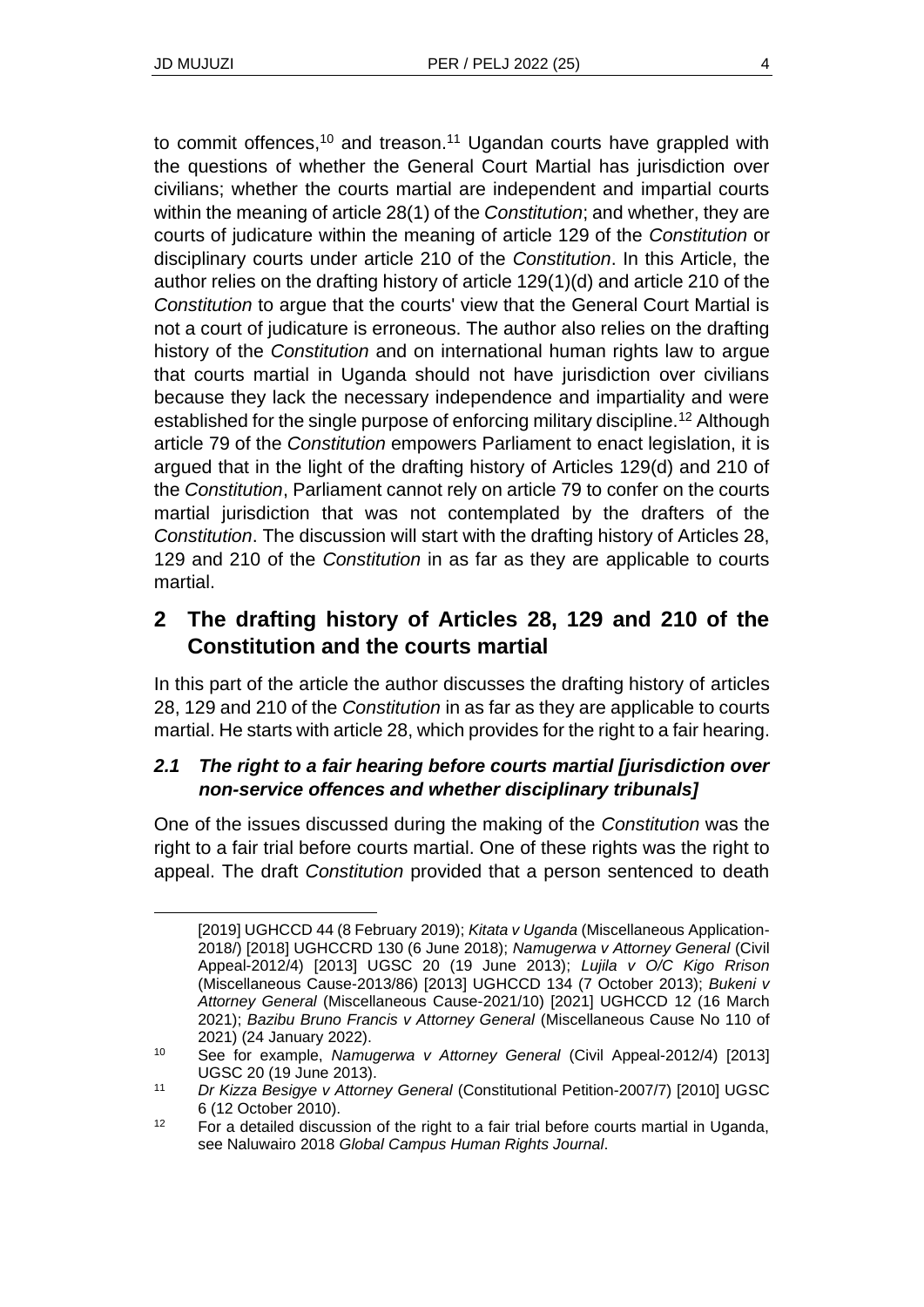could be executed only after the sentence had been confirmed by the highest appellate court. It was submitted, and agreed to, during the Constituent Assembly that this provision should also be applicable to courts martial where they sentenced people to death.<sup>13</sup> It was argued that before a court martial imposes a sentence on any soldier, there has to be "due process" as provided for in the *Constitution* and that the soldier must be guaranteed "a fair hearing".<sup>14</sup> This would avoid "cases of arbitrary deprivation of life in the military" courts.<sup>15</sup> It was argued further that history had shown that in courts martial "due process as stipulated in the *Constitution* is not strictly adhered to" because "[t]hey tell these people who are accused that they can have a defence, and the army provides a defender for them". The speaker, Mr Lule, argued that there was a need for "an independent defence Lawyer" to assist the accused on appeal against the decision and the appeal should be heard by "an independent set of individuals".<sup>16</sup>

In response to that submission, one of the army representatives argued that the army has structures of appeal within its court system.<sup>17</sup> He added that apart from the right to appeal, a person who is accused before a court martial has a right to a fair hearing guaranteed in the *Constitution* which includes the right to be presumed innocent, the right to an interpreter if he does not understand the language of the proceedings and the right to be represented by a lawyer of his choice.<sup>18</sup> He cautioned, however, that the definition of a court under the current article 129 of the *Constitution* "excludes a disciplinary court or a service court".<sup>19</sup> In other words, the constitutional guarantees of the right to a fair hearing are meant to apply to a court martial and a court above the court martial. These guarantees do not extend to those being prosecuted before a disciplinary court or a service court. This is so because disciplinary courts or service courts have to decide their cases expeditiously to avoid undermining the "operation efficiency" of the army.<sup>20</sup> It was emphasised that a person who had been sentenced to death had a right to appeal before the sentence was executed whether the sentence had been imposed by the "High Court dealing with civilians or the Military Court martial" and that courts martial are "separate courts for the army".<sup>21</sup> Against that background the delegates agreed to include the following provision in the *Constitution*:

<sup>13</sup> Uganda Constituent Assembly *Proceedings* 1886.

<sup>14</sup> Uganda Constituent Assembly *Proceedings* 1887 (Mr Waswa Lule).

<sup>15</sup> Uganda Constituent Assembly *Proceedings* 1887 (Mr Waswa Lule).

<sup>16</sup> Uganda Constituent Assembly *Proceedings* 1887 (Mr Waswa Lule).

<sup>17</sup> Uganda Constituent Assembly *Proceedings* 1887 (Lt Mayombo).

<sup>18</sup> Uganda Constituent Assembly *Proceedings* 1888 (Lt Mayombo).

<sup>19</sup> Uganda Constituent Assembly *Proceedings* 1888.

<sup>20</sup> Uganda Constituent Assembly *Proceedings* 1888.

<sup>21</sup> Uganda Constituent Assembly *Proceedings* 1889 (Mr Mulenga).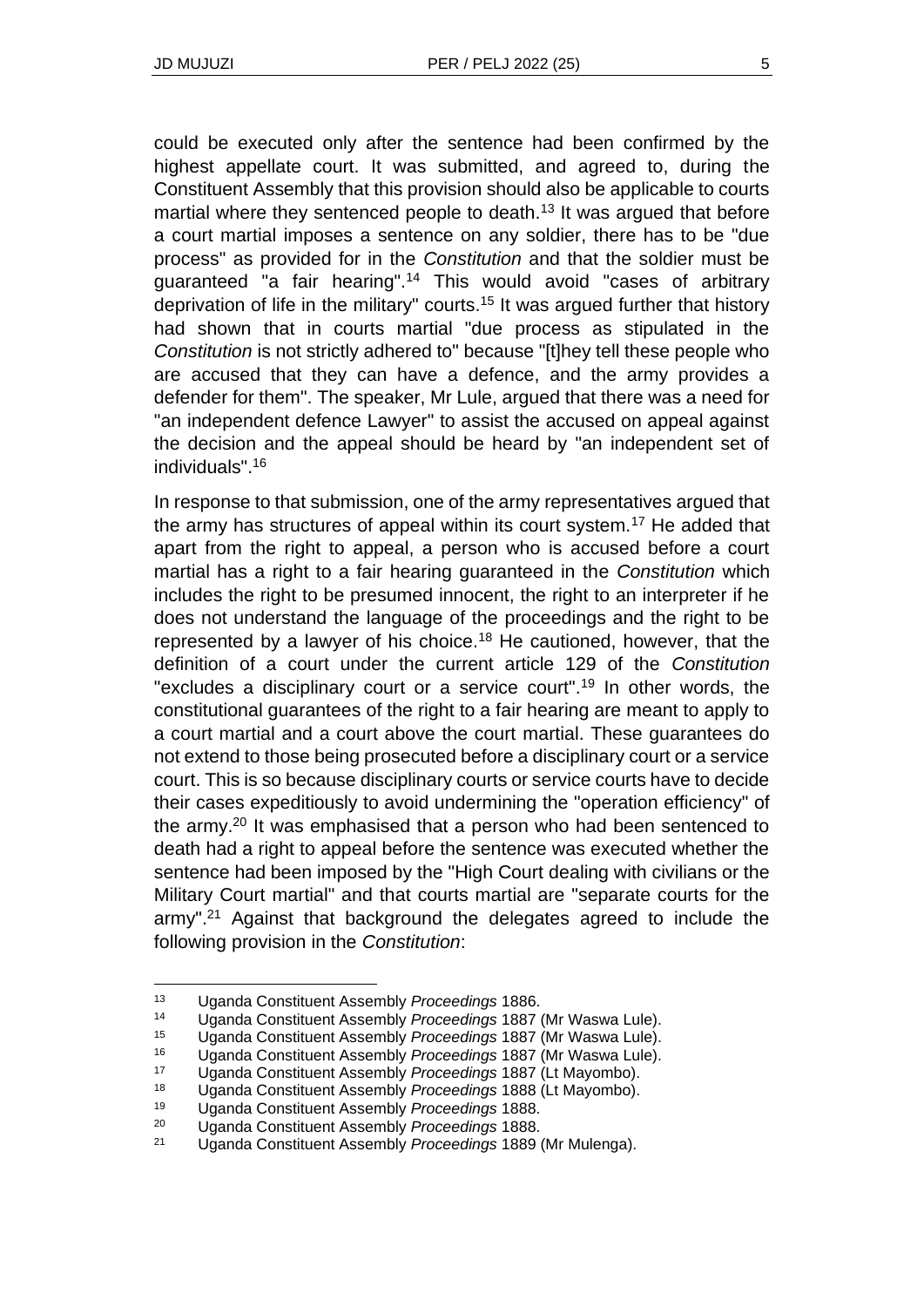No person shall be deprived of life intentionally except in execution of a sentence passed in a fair trial by a court of competent jurisdiction in respect of a criminal offence under the laws of Uganda and the conviction and sentence have been confirmed by the highest appellate court.<sup>22</sup>

For an accused's right to a fair trial to be guaranteed, it is critical that he/she appears before an independent and impartial court. To ensure that a court martial is an independent court, there was consensus in the Constituent Assembly that the General Court Martial and any court above it should not be chaired by serving military officers but rather by Judge Advocates. As one of the army representatives to the Constituent Assembly argued:

Under our judicial system in the Army, we have passed laws where we have decided that in order to chair, for instance, a court martial in the Army, it will be done by a person, for instance, we shall call a Judge advocate. This is a person who will be equivalent or somebody qualified to be a High Court Judge of Uganda, not below. So, Members should not fear that any member of the Armed Forces shall be chairing this court martial, we are trying to stop that. Secondly, we are allowing and opening up in specific criminal offenses the appearance of advocates in grave offenses and then we have like three senior officers sitting on that tribunal and where the sentence involves the trial of a soldier, this Court Martial or Court Martial Appeal Court has no jurisdiction, actually, to carry out the sentence without giving a chance to the soldier to appeal to the Supreme Court. So, even that one, we are actually, emphasising that where a soldier's life is threatened he has a right to appeal to the Supreme Court.<sup>23</sup>

He added that the *Constitution* should provide that if a soldier commits a non- service offence and a service offence at the same time, he/she should be prosecuted before the court martial for both offences.<sup>24</sup> However, the Chairman of the Constituent Assembly suggested that instead of including such details in the *Constitution*, the *Constitution* should rather empower Parliament to enact legislation providing for the circumstances in which a soldier can be tried before a civilian court or a court martial.<sup>25</sup> As will be discussed later in this Article, when the *UPDF Act* was enacted, it provided that a General Court Martial should be presided over by a serving military officer as opposed to a judge advocate and this is one of the reasons why its competence was challenged before the Constitutional Court in the cases discussed below.

The following observations should be made at this stage. Firstly, there was consensus during the making of the *Constitution* that the court martial had jurisdiction over soldiers. In other words, no delegate suggested that it had jurisdiction over civilians. Secondly, accused before the court martial had the right to a fair hearing guaranteed under the *Constitution*. Thirdly, the

<sup>22</sup> Uganda Constituent Assembly *Proceedings* 1889. This provision would later become art 22(1) of the *Constitution*.

<sup>23</sup> Uganda Constituent Assembly *Proceedings* 2059-2060 (Maj Gen Tinyefuza).

<sup>24</sup> Uganda Constituent Assembly *Proceedings* 2060.

<sup>25</sup> Uganda Constituent Assembly *Proceedings* 2060.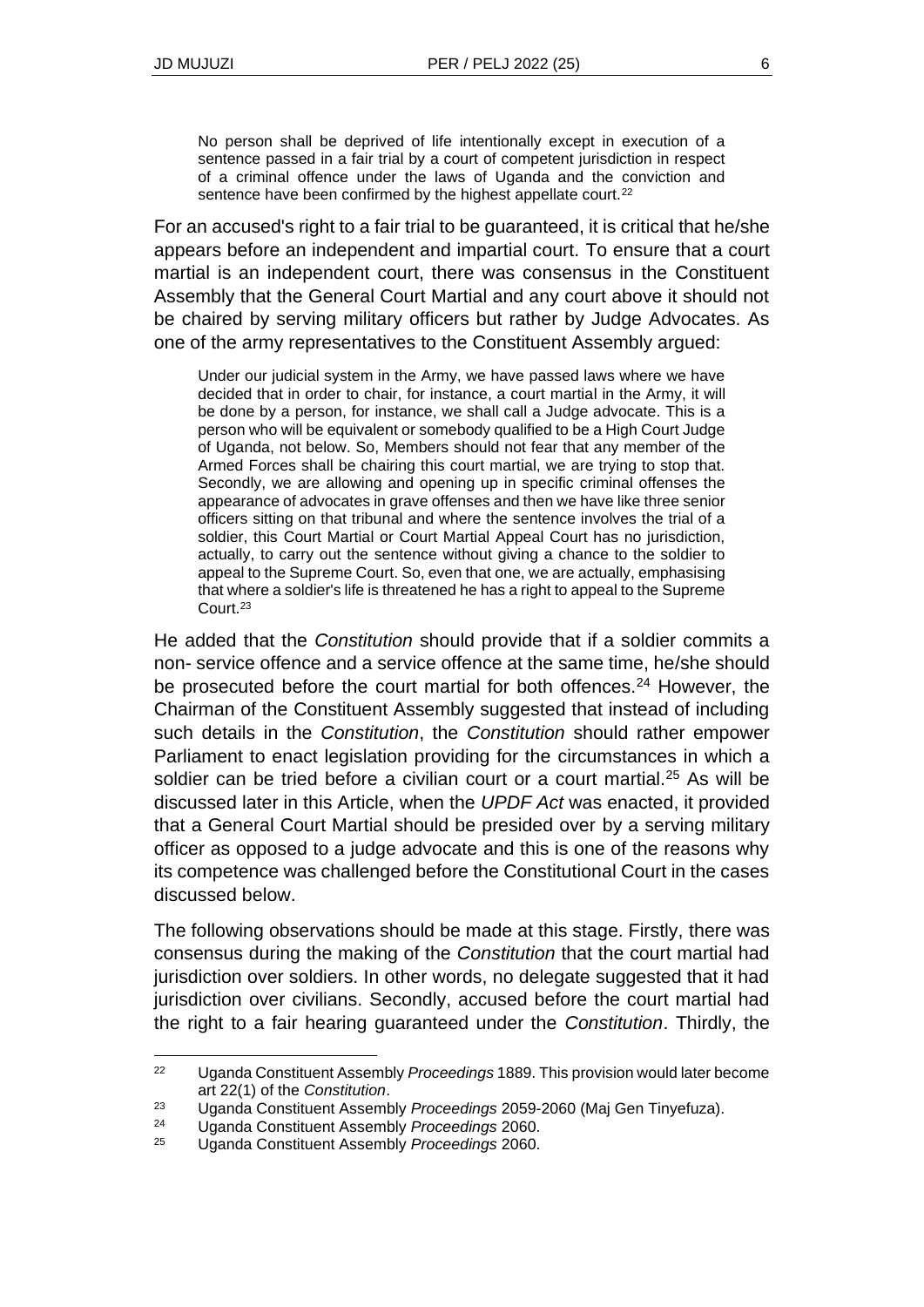court martial is a court of competent jurisdiction within the meaning of article 22(1) of the *Constitution*. In other words, has jurisdiction to impose a death sentence. However, like any other court, the sentence it has imposed can be executed only after being confirmed by the Supreme Court. Closely related to the issue of fairness of the trial is the jurisdiction of the court. Although some of the aspects of the jurisdiction of the courts martial are referred to in the above discussion, this issue is discussed in detail in the next section.

## *2.2 The jurisdiction of courts martial*

The issue of the jurisdiction of the courts martial came up again when the delegates were dealing with the right against double jeopardy. Article 58(9) of the draft *Constitution* (which would later become article 28(9) in the final *Constitution*) prohibited the prosecution for a person for an offence of which he had been prosecuted and convicted or acquitted. However, article 58(10) of the draft *Constitution* provided for an exception to the effect that:

No law shall be taken to be in contravention of clause (9) of this article merely because it authorizes a court to try a member of a disciplined force for a criminal offence notwithstanding any trial and conviction or acquittal of that member under the disciplinary law of that force; except that any court which tries and convicts him shall, in sentencing him to any punishment, take into account any punishment imposed on him under the disciplinary law.<sup>26</sup>

This provision meant that a soldier who had been convicted or acquitted of an offence under the *Penal Code*, for example, could also be prosecuted of the same offence before a court martial. This was because the relevant military legislation made all offences under the *Penal Code* "service offences" over which the court martial had jurisdiction, the rationale being that an offence under the *Penal Code*, over which civil courts have jurisdiction, is also a disciplinary wrong under the *UPDF Act* over which courts martial have jurisdiction. In opposing this amendment, one of the army representatives to the Constituent Assembly argued that:

[T]he import of article 58(9) is the principle that citizens should not be tried twice for committing an offence. The exception to that rule, which is existing in sub-article (10) now is to the effect that a soldier who commits a criminal offence can be tried again, after he has served his sentence, by a civil court. You charge, convict and sentence a soldier in a military court, the civil court still has jurisdiction to try him again and sentence him. The only exception is that they put into consideration the punishment that he has served…I think this is double jeopardy. I seek the indulgence of this Assembly to remove this double jeopardy so that soldiers who are tried and convicted by a civil court or an ordinary court are not tried again by a military court.<sup>27</sup>

He added that the jurisdiction of the court martial or any military tribunal should be limited to service offences, which according to him, are "to be

<sup>26</sup> Uganda Constituent Assembly *Proceedings* 1962.

<sup>27</sup> Uganda Constituent Assembly *Proceedings* 1962 (Lt Mayombo).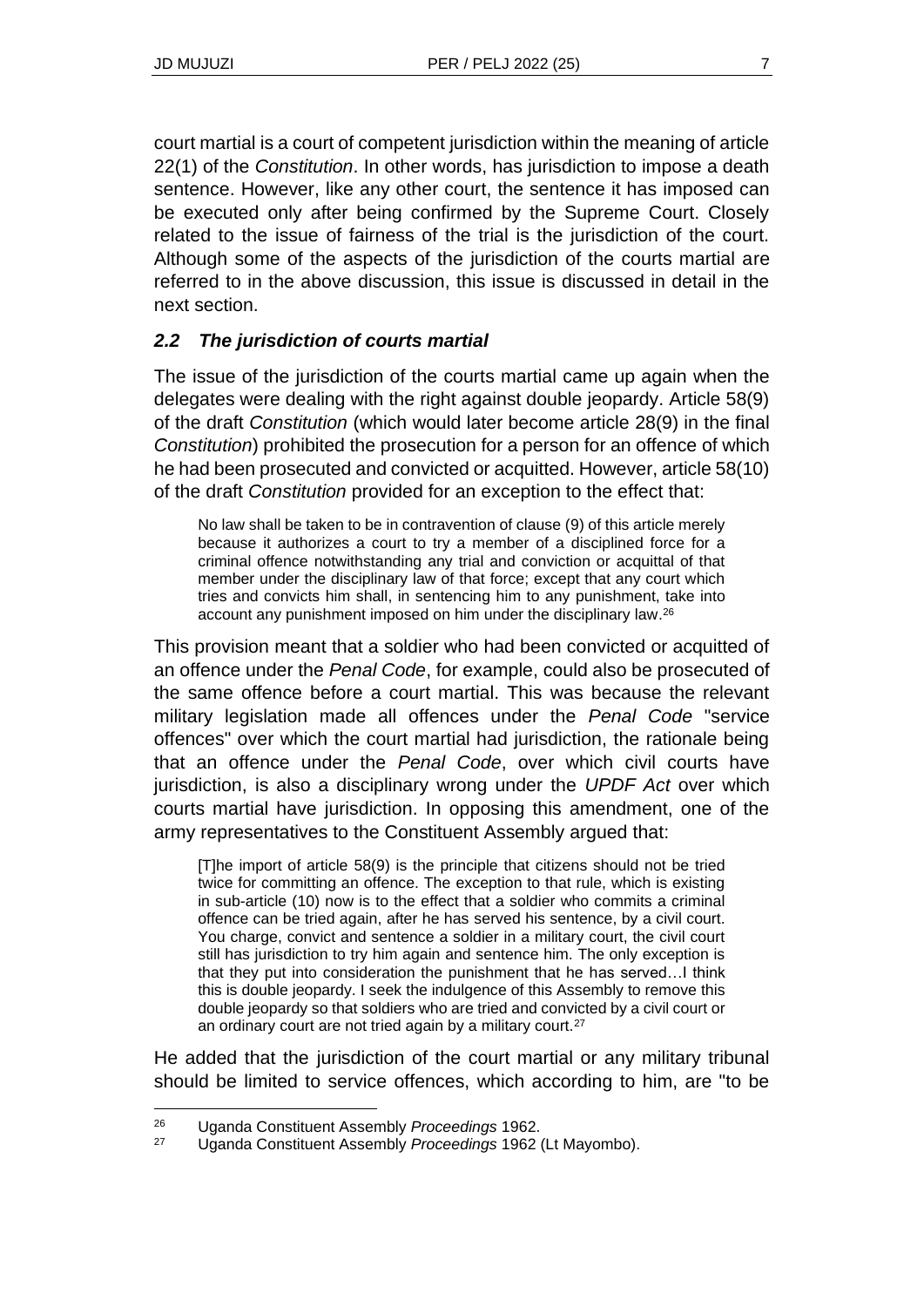only those offenses which are related to the administration of the army – which are related to the running of the military".<sup>28</sup> He argued further that adopting this approach would be ensure "that court martials will be relieved of the task of trying the common criminal offenses. This jurisdiction should be left to the civil and ordinary courts".<sup>29</sup> He argued that if a soldier commits both a service offence and a non-service office, he should be prosecuted before the civil courts for a non-service offence and later before the military court for a service office.<sup>30</sup> These submissions were supported by other delegates who added, *inter alia*, that the conviction of a soldier by a civil court does not bar the military court or tribunal from taking disciplinary action against that soldier for committing a non-service offence.<sup>31</sup> It was also argued that the reason why the issue of double jeopardy arose was because legislation had been enacted to erroneously empower military tribunals, which are traditionally disciplinary tribunals, to try criminal offences.<sup>32</sup> It was emphasised that military courts should deal with service offences and that criminal offences should be handled by civil courts.<sup>33</sup> Therefore, a soldier who was being charged before a military tribunal for a service offence did not have a right to a lawyer of his choice. The lawyer had to be assigned by the military from its legal department. However, a soldier charged with a non-service offence had the right to a lawyer of his choice. $34$  It was also submitted that:

[T]he provision should clearly view the disciplinary court in the way the law takes administrative tribunals and if a situation arises where a Member of a discipline force commits an offence triable by both the disciplinary court and ordinary court, the procedure should be that, the disciplinary court trials are enforced and then eventually, before executing the sentence, comes to the ordinary court for trial as an offence which is triable by the ordinary court. And it is eventually the ordinary court that will take cognisance of the findings of the disciplinary court. In that way, it will be what is normal in the administration of justice where administrated tribunals are subject to the ordinary court.<sup>35</sup>

It was emphasised that military courts should only deal with disciplinary issues and that a soldier who committed a criminal offence should be tried by a civil court. This would ensure that soldiers are dealt with like any other Ugandan who breaks the law.<sup>36</sup> One of the army representatives argued that a military court should have jurisdiction over both service offences and non-service offences. This would ensure that soldiers are brought to book for both service and non-service offences within the military structures.

<sup>28</sup> Uganda Constituent Assembly *Proceedings* 1962.

<sup>29</sup> Uganda Constituent Assembly *Proceedings* 1962.

<sup>30</sup> Uganda Constituent Assembly *Proceedings* 1962.

<sup>31</sup> Uganda Constituent Assembly *Proceedings* 1962-1964.

<sup>32</sup> Uganda Constituent Assembly *Proceedings* 2062 (Mr Kawanga).

<sup>33</sup> Uganda Constituent Assembly *Proceedings* 2063 (Mr Amama Mbabazi).

<sup>34</sup> Uganda Constituent Assembly *Proceedings* 2063 (Mr Amama Mbabazi).

<sup>35</sup> Uganda Constituent Assembly *Proceedings* 2064 (Mr Olwa).

<sup>36</sup> Uganda Constituent Assembly *Proceedings* 2064-2065 (Mr Ringwegi).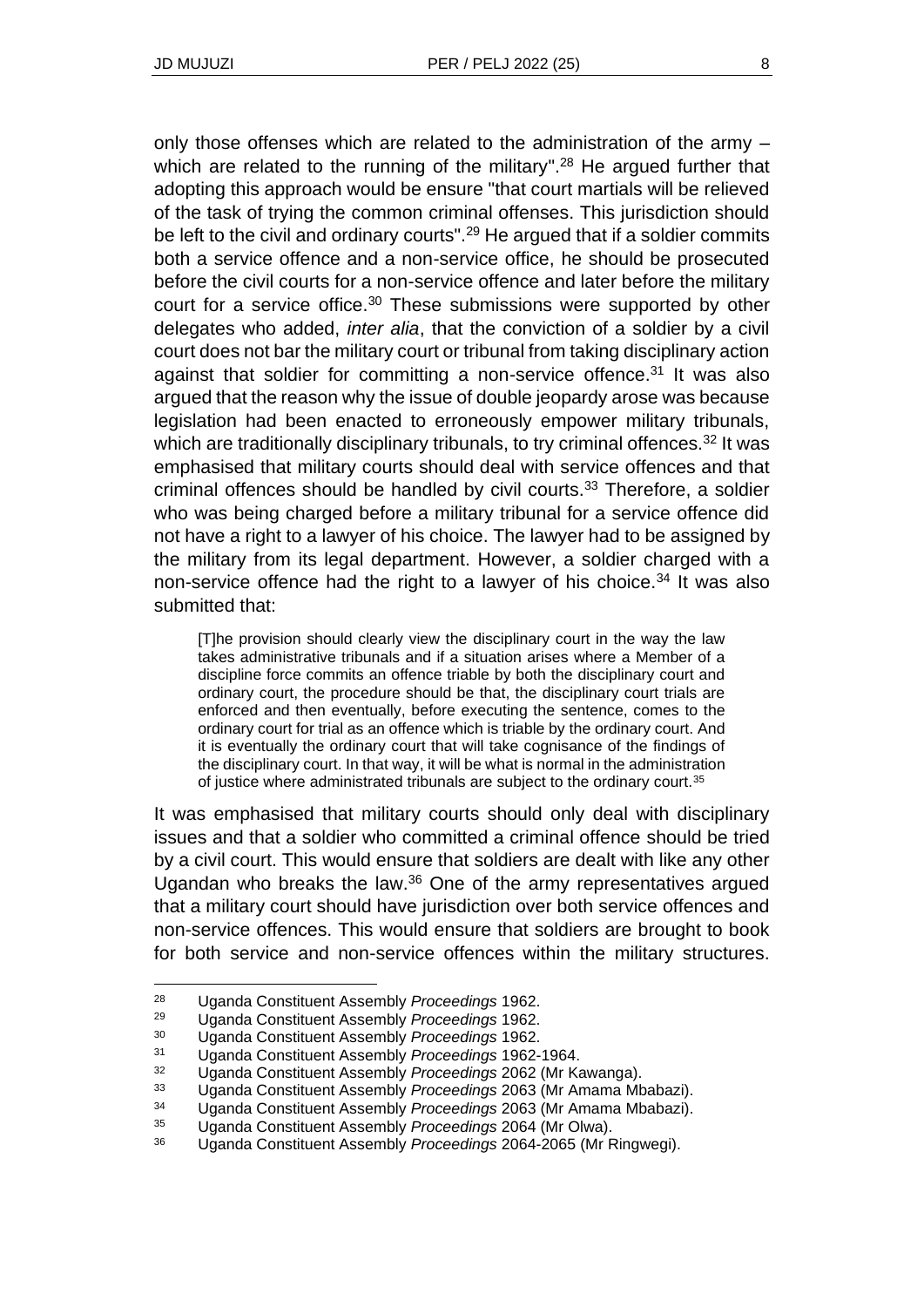However, he added that "a military tribunal is subject, and shall always be, to the ordinary courts". $37$  This view was supported by another delegate. $38$ Because of the disagreements on whether clause 10 violated the principle of double jeopardy, the amendment was withdrawn for better redrafting.<sup>39</sup>

When it was tabled again, all soldiers in the Constituent Assembly opposed it on the ground that it was contrary to the principle against double jeopardy. However, some civilian delegates supported it by reasoning, *inter alia*, that it would ensure that the soldiers were held accountable for both service offences and non-service offences.<sup>40</sup> As a result, the suggestion (especially by the army officers) that clause 58(10) should be deleted and replaced by a provision "to enable Parliament to make laws in respect of the trial of members of disciplined forces in respect of discipline offenses under the laws to be made" was defeated at the vote.<sup>41</sup> This meant that clause 10 was retained at least for a few weeks.

However, this issue was raised again when some delegates argued that clause 10 should be deleted because it constitutionalised the principle of double jeopardy.<sup>42</sup> Arguing in support of deleting clause 10, one of the delegates submitted that soldiers should not be subjected to double jeopardy. Military courts were bound by the *Constitution* because they derived their "legitimacy and force" from the *Constitution* and that "in any case, if any military tribunal seems to be abused, Parliament will have the right to strengthen them or recall them".<sup>43</sup> He added that it was "only right that we should leave the matter to Parliament to strengthen military tribunals, withdraw cases where they think civil courts will do better and not subject soldiers" to double jeopardy.<sup>44</sup> It was also argued that courts martial held trials for soldiers who had committed offences which were not strictly speaking service offences but the accused were guaranteed all the relevant constitutional rights.<sup>45</sup> Therefore, there was no need to subject a soldier to another trial before a civil court. It was also emphasised that the law provided that any soldier convicted of any offence in a civil court and sentenced to two years' imprisonment "automatically ceases to be an Army officer, he is dismissed with disgrace" and that "it would make little sense to bring him back and convict him on desertion", which is a service offence.<sup>46</sup>

<sup>37</sup> Uganda Constituent Assembly *Proceedings* 2065 (Major Tumukunde).

<sup>38</sup> Uganda Constituent Assembly *Proceedings* 2065-2066 (Mr Mulenga).

<sup>39</sup> Uganda Constituent Assembly *Proceedings* 1964.

<sup>40</sup> Uganda Constituent Assembly *Proceedings* 2066-2071.

<sup>41</sup> Uganda Constituent Assembly *Proceedings* 2071.

<sup>42</sup> Uganda Constituent Assembly *Proceedings* 5935 (the amendment to delete the clause was introduced by Lt Col Kiiza Besigye).

<sup>43</sup> Uganda Constituent Assembly *Proceedings* 5935 (Mr Amanya Mushega).

<sup>44</sup> Uganda Constituent Assembly *Proceedings* 5935 (Mr Amanya Mushega).

<sup>45</sup> Uganda Constituent Assembly *Proceedings* 5935-5936 (Major Aronda).

<sup>46</sup> Uganda Constituent Assembly *Proceedings* 2059 (Maj Gen Tinyefuza).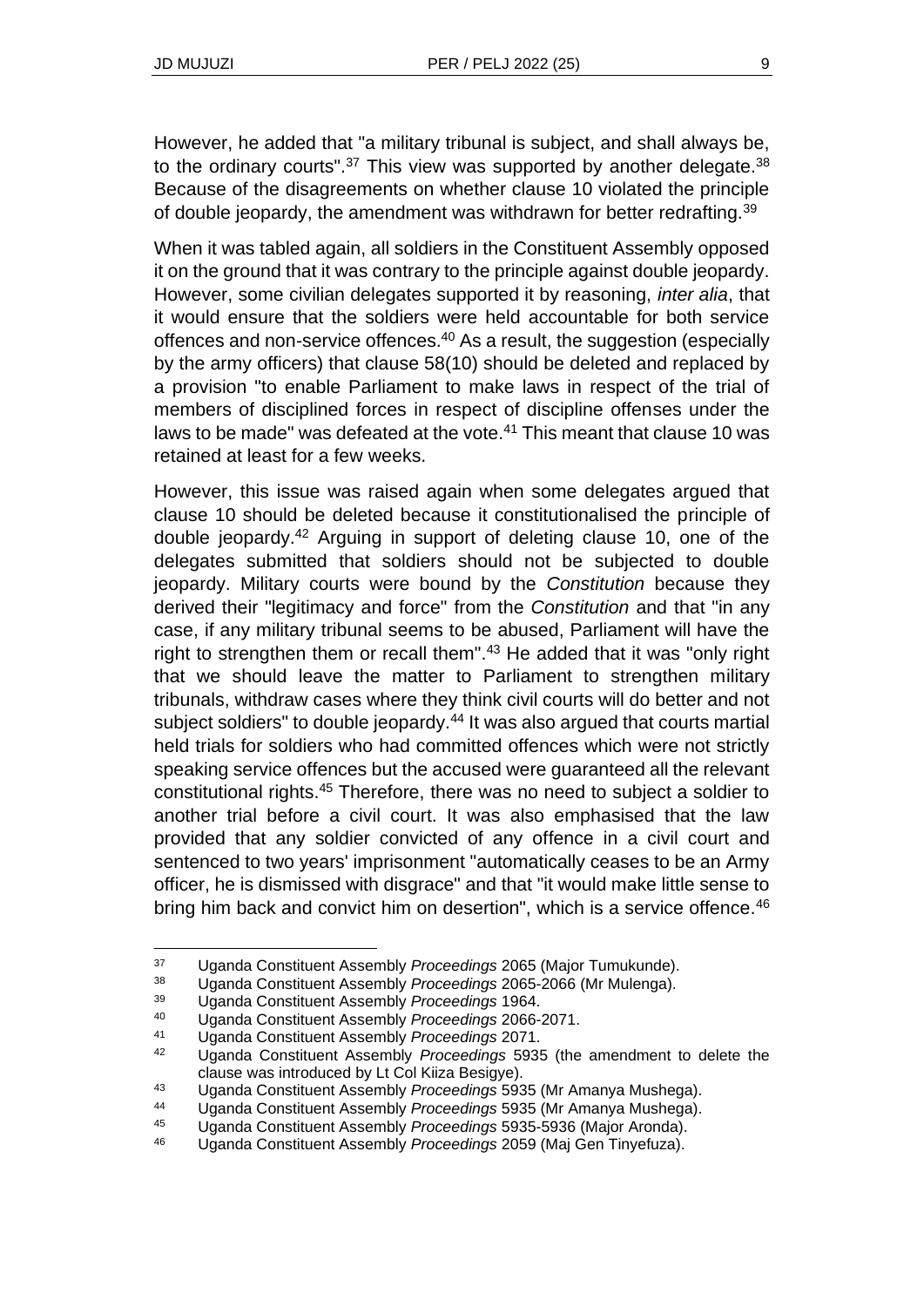It was also argued that almost every soldier convicted by the court martial of non-service offences was supposed to be sentenced to death, yet when a person was convicted of the same offence by a civil court, the court imposed a custodial sentence.<sup>47</sup> In other words, the army delegates were of the view that it was in the best interests of soldiers who had committed offences under the *Penal Code* to be tried in civil courts rather than in military courts because of the death penalty issue.

One delegate opposed the deletion of clause 10 and his concern could be explained by the fact that the army legislation at the time (the *Armed Forces Act*) had defined "service offences" to include offences under the *Penal Code* and other pieces of legislation (over which civil courts have jurisdiction). He argued that:

[T]here are disciplinary procedures in every government institution. In the Civil Service for example, we have an act which is the Public Service Act and under this Act, certain procedures or disciplinary measures can be taken against a civil servant if he does anything wrong. For example, a civil servant can be interdicted, he can be dismissed. At the same time, such a civil servant can be taken to court and be charged which is also double jeopardy. So to me…, in the NRA, court martial is one of the disciplinary measures and it is embodied in the Armed Forces Act…I therefore feel…that if a member of the armed forces is court martialled, he should serve that disciplinary measure under that particular institution and then if such a person has offended the general public, he can be taken to court.<sup>48</sup>

In this delegate's view, a court martial was a disciplinary court and should not have jurisdiction to try criminal offences. This view was emphasised by another delegate who argued that the Police and the Prisons had disciplinary tribunals but that he could not understand why these tribunals were not also being discussed in the context of clause 10.49 Another delegate also argued that courts martial were meant to have jurisdiction over soldiers for the purpose of enforcing military discipline. He emphasised that a court martial "is a military court" and that without the "strong arm of the government", the military would be undisciplined.<sup>50</sup> In the light of the stiff opposition to clause 10, especially from the army delegates, the delegates to the Constituent Assembly voted unanimously to delete clause 10.<sup>51</sup> During the drafting of article 121(6) of the *Constitution*, some delegates (civilians) wanted to know whether the Field Court Martial would have jurisdiction over civilians.<sup>52</sup> However, this question was not answered by the

<sup>47</sup> Uganda Constituent Assembly *Proceedings* 5936 (Mr Pacos Kuteesa).

<sup>48</sup> Uganda Constituent Assembly *Proceedings* 5935 (Mr Sabiiti).

<sup>49</sup> Uganda Constituent Assembly *Proceedings* 5936 (Mr George Masika).

<sup>50</sup> Uganda Constituent Assembly *Proceedings* 1887 (Mr Kagimu Kiwanuka) (2 September 1994).

<sup>51</sup> Uganda Constituent Assembly *Proceedings* 5936.

<sup>52</sup> Uganda Constituent Assembly *Proceedings* 3348 (Mr Mugyeni Ponsiano) and 3351 (Mr Dick Nyai).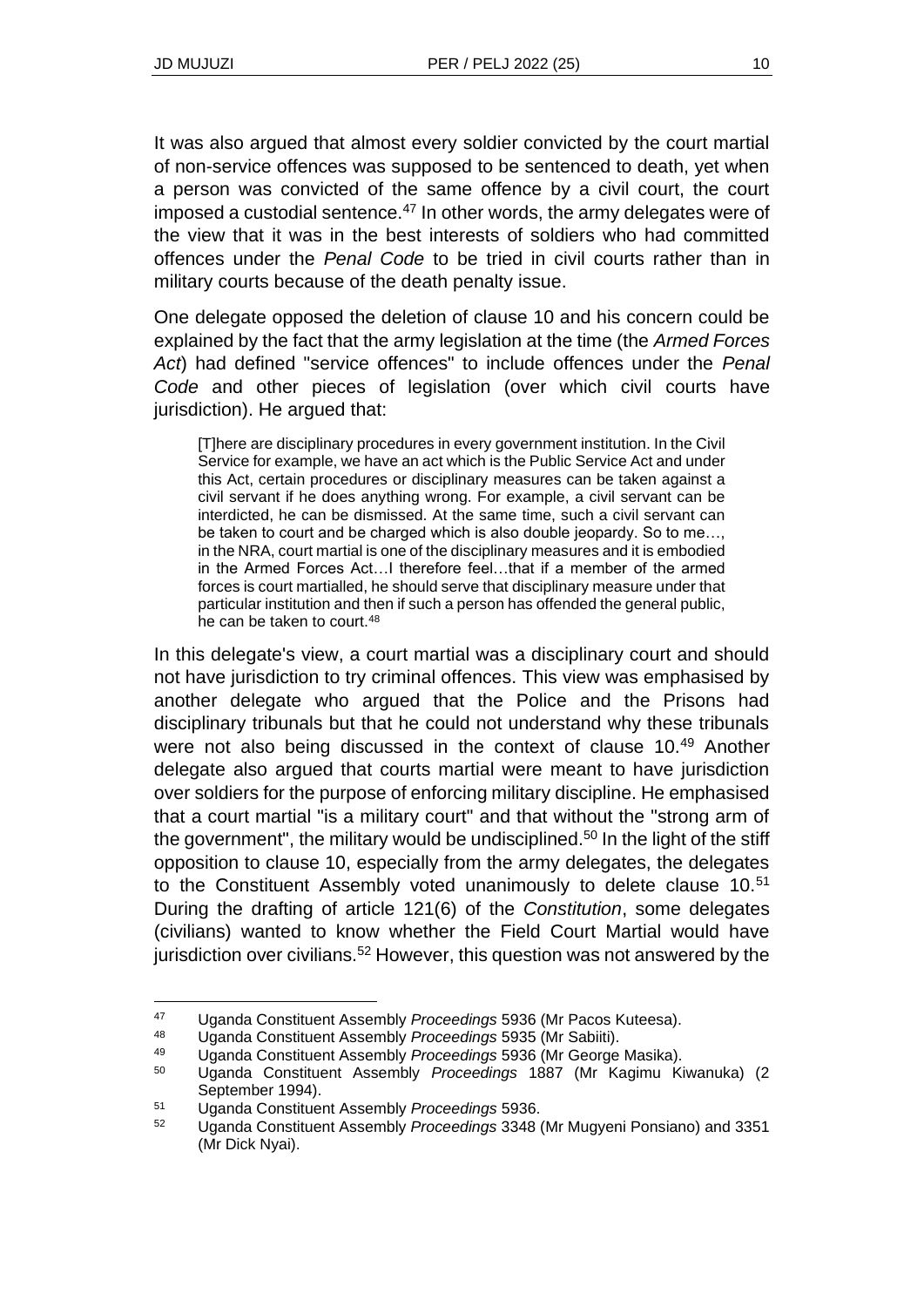army delegates.<sup>53</sup> It was emphasised that a trial, whether before a civil court or a court martial, had to be fair.<sup>54</sup>

The above discussion shows that all the delegates, including the army representatives, understood a court martial to be a disciplinary court irrespective of whether it was dealing with a service offence or a non-service offence. For soldiers who had committed offences under the *Penal Code*, their trial before courts martial was meant to prevent and combat indiscipline in the army. However, there was agreement that either way, a person who appeared before a court martial has a right to a fair hearing. The discussion also implies that the delegates to the Constituent Assembly were of the view that courts martial did not have jurisdiction over civilians. This is discernible from three factors: first, the submissions that it was a disciplinary tribunal for soldiers like any other disciplinary tribunal in any other government institution with the mandate to deal with the employees of that institution; second, the submission that once a person has been dismissed from the army, the court martial ceases to have jurisdiction over him in other words, courts martial do not have jurisdiction over people who have ceased to be soldiers although they may have committed service offences when they were still subject to military law; and third, during the debates on the Field Court Martial, none of the army representative submitted that a court martial had jurisdiction over civilians although some civilian delegates raised this question on more than one occasion. It should also be remembered that the Constitutional Commission Report shows that military courts are exclusively for soldiers<sup>55</sup> and that some delegates made it very clear that the *Constitution* should prohibit the detention of civilians in military barracks. This submission was not opposed by the military delegates.<sup>56</sup> They argued that civilians arrested by the military should be handed over to the police, who know where to detain civilians "properly".<sup>57</sup> It is now necessary to discuss the issue of whether courts martial were established under article 210 of the *Constitution*.

## *2.3 Courts martial as a "structure" of UPDF Act within article 210?*

During the debates in the Constituent Assembly delegates expressed various views on whether the details relating to the structure of the army should be included in the *Constitution*. <sup>58</sup> In the end, the delegates agreed unanimously that the *Constitution* should empower Parliament to enact legislation regulating the structures of the army.<sup>59</sup> Because the draft

<sup>57</sup> Uganda Constituent Assembly *Proceedings* 1914 (Mr Steven Kavuma).

<sup>53</sup> Uganda Constituent Assembly *Proceedings* 3347-3352.

<sup>54</sup> Uganda Constituent Assembly *Proceedings* 4377 (Prof Kanyeihamba).

<sup>55</sup> Uganda Constitutional Commission *Report* para 14.90.

<sup>56</sup> Uganda Constituent Assembly *Proceedings* 786 (Dr Aniku) and 1273 (Mr Latigo).

<sup>58</sup> Uganda Constituent Assembly *Proceedings* 2745-2776.

<sup>59</sup> Uganda Constituent Assembly *Proceedings* 2776.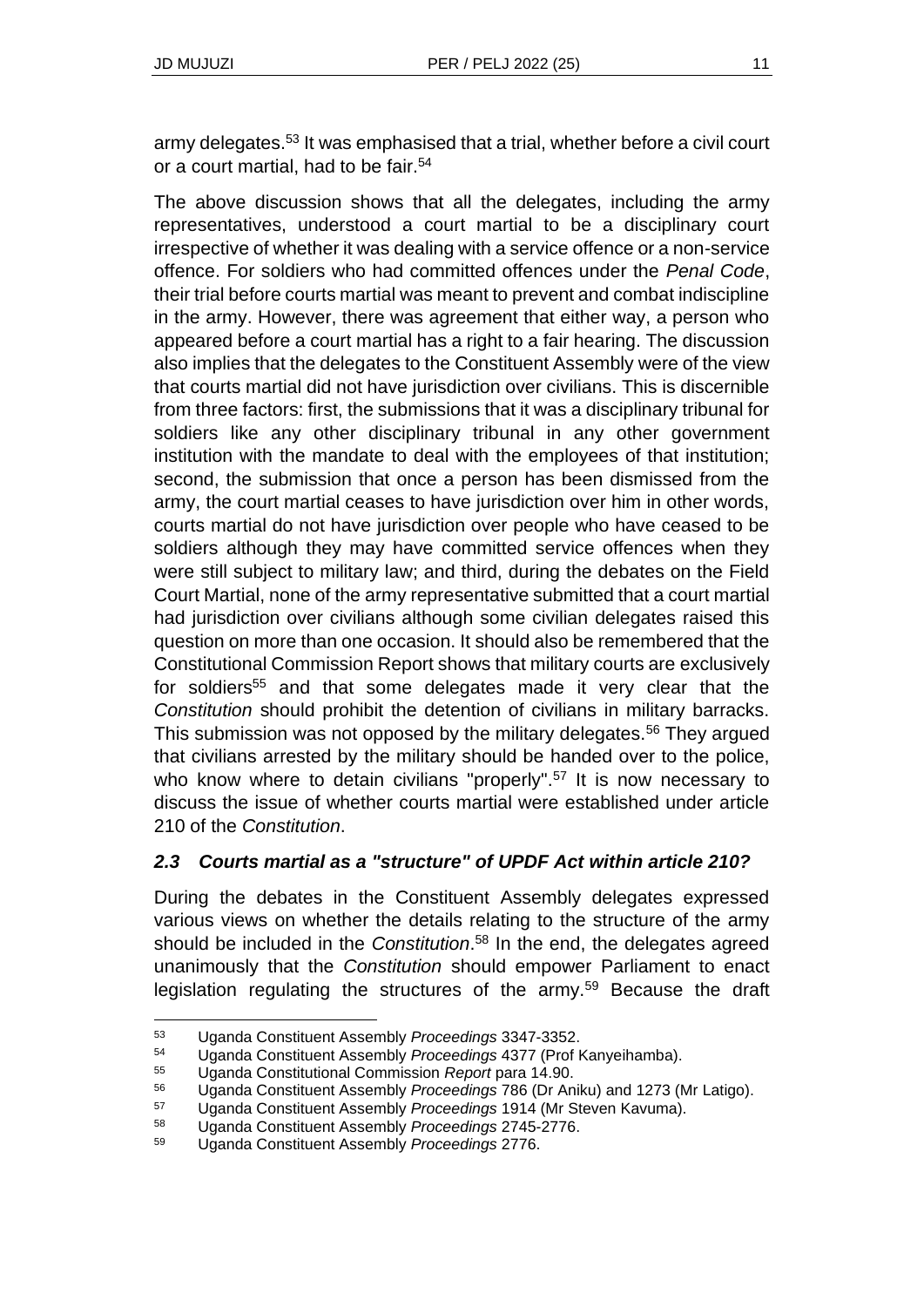*Constitution* had not included a provision empowering Parliament to enact legislation regulating the structures of the army, one delegate proposed that the draft *Constitution* should be amended to include a provision to the following effect:

Parliament shall make laws regulating the Uganda Armed Forces and in particular providing for: (a) the organs and structures for the management of the Armed Forces; (b) the recruitment, appointment and promotion, discipline and removal ...<sup>60</sup>

In support of this amendment, one of the army representatives argued that it would ensure that Parliament established the courts martial and it was "in charge of regulating even the structures of the Army".<sup>61</sup> The rationale behind this amendment was to ensure that the army was "subject to civilian authority and the civilian authority here is the President and Parliament".<sup>62</sup> The Chairman of the Constituent Assembly added that this provision would empower Parliament to enact legislation to "establish the organs and the structures" of the army.<sup>63</sup> Although courts martial were mentioned here when the delegates were drafting article 210 of the *Constitution*, the statement should be understood as indicating that the Constituent Assembly had already indicated that courts martial were part of the judiciary under article 129(1)(d) of the *Constitution*. In other words, courts martial were mentioned as one of the organs of the army but they were not established under article 210 of the *Constitution*.

## *2.4 Courts martial as courts of judicature under article 129(1)(d)*

Another issue which arose during the making of the *Constitution* was whether a court martial is a court of judicature as contemplated in article 129 of the *Constitution*. The draft article 159(1) (which would later become article 129) provided that:

The judicial power of Uganda shall be exercised by the courts of judicature which shall consist of: (a) The Supreme Court of Uganda; (b) The Court of Appeal of Uganda; (c) The High Court of Uganda and; (d) Such subordinate courts as Parliament may by law establish.<sup>64</sup>

After a lengthy discussion delegates, especially Muslims, successfully argued that the draft provision should be amended to expressly mention the Qadhi's court as a subordinate court. $65$  One of the army delegates argued that in his opinion "Military Tribunals are not courts of Judicature" and that in giving effect to article 159(d), "Parliament shall be confined to such other

<sup>60</sup> Uganda Constituent Assembly *Proceedings* 2779 (amendment moved by Hon Komakec).

<sup>61</sup> Uganda Constituent Assembly *Proceedings* 2780 (Maj Gen Tinyefuza).

<sup>62</sup> Uganda Constituent Assembly *Proceedings* 2780 (Mr Komakec).

<sup>63</sup> Uganda Constituent Assembly *Proceedings* 2780.

<sup>64</sup> Uganda Constituent Assembly *Proceedings* 4039.

<sup>65</sup> Uganda Constituent Assembly *Proceedings* 4039-4043.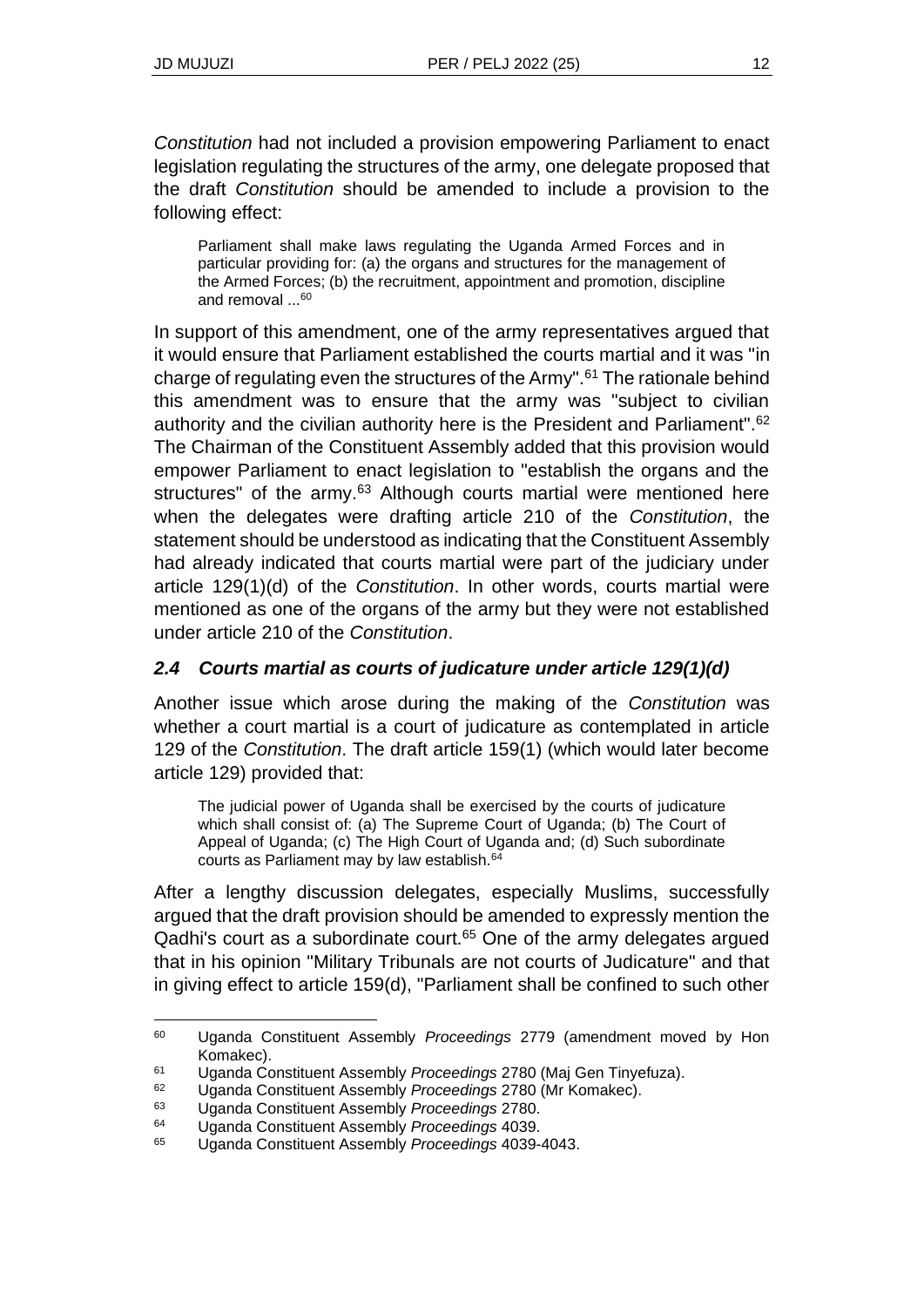courts that must be courts of judicature".<sup>66</sup> Maj General Tinyefuza added that he understood courts of judicature to mean "courts with original jurisdiction" which excluded appellate courts and courts martial.<sup>67</sup> In response to that statement, the Chairperson of the Legal and Drafts Committee argued that he disagreed with the above understanding of the meaning of courts of judicature because:

Courts of Judicature may even be a repetition. It is courts that apply law. Now, we are not providing for military tribunals that will not apply law. So, any court created by parliament shall be, by this definition, a court of judicature.<sup>68</sup>

The Chairperson of the Legal and Drafts Committee added that Maj General Tinyefuza's understanding of the meaning of the phrase "courts of judicature" was very restrictive and if followed, the only courts of judicature would be the High Court and the Magistrate's Court. He added that "[a]ll the other courts sub-ordinate to the High Court are also included if created by Parliament".<sup>69</sup> In other words, military courts are courts of judicature and subordinate to the High Court. This explanation was supported by other delegates.<sup>70</sup> Shortly thereafter the Chairman of the Constituent Assembly asked one of the delegates, Mr Mayanja, to explain whether court martials are subordinate courts within the meaning of draft article  $159(1)(d)$ .<sup>71</sup> Mr Mayanja responded that he had been caught "unawares" by the Chairman's question, but he argued that according to him "there seems not to appear any reference to courts martial. They are not sub-ordinate courts" within the meaning of draft article 159(1)(d).<sup>72</sup> Mr Mulenga refuted Mr Mayanja's submission and argued that "they [courts martial] are subordinate courts. They are sub-ordinately [sic] High Courts definitely".<sup>73</sup> In response to that answer, the Chairman of the Constituent Assembly posed the following question: "But I think when we were dealing with defence we made reference to Courts Martial. Did we?"<sup>74</sup> Mr Mulenga's answer to that question was "No, but Mr. Chairman, they are established by Statute and, therefore, come under paragraph  $(d)$ ".<sup>75</sup> Mr Mayanja argued that "if they [courts martial] are going to have powers to administer the death penalty – things of that kind; I think they should be mentioned in the *Constitution*".<sup>76</sup> In response to this argument, Mr Mulenga argued that "what is mentioned in the *Constitution* does not depend on what sentence may be carried out"

<sup>66</sup> Uganda Constituent Assembly *Proceedings* 4043-4044 (Gen Tinyefuza).

<sup>67</sup> Uganda Constituent Assembly *Proceedings* 4044.

<sup>68</sup> Uganda Constituent Assembly *Proceedings* 4044 (Mr Mulenga).

<sup>69</sup> Uganda Constituent Assembly *Proceedings* 4044 (Mr Mulenga).

<sup>70</sup> Uganda Constituent Assembly *Proceedings* 4044-4045.

<sup>71</sup> Uganda Constituent Assembly *Proceedings* 4045.

<sup>72</sup> Uganda Constituent Assembly *Proceedings* 4045.

<sup>73</sup> Uganda Constituent Assembly *Proceedings* 4045.

<sup>74</sup> Uganda Constituent Assembly *Proceedings* 4045.

<sup>75</sup> Uganda Constituent Assembly *Proceedings* 4045.

<sup>76</sup> Uganda Constituent Assembly *Proceedings* 4045.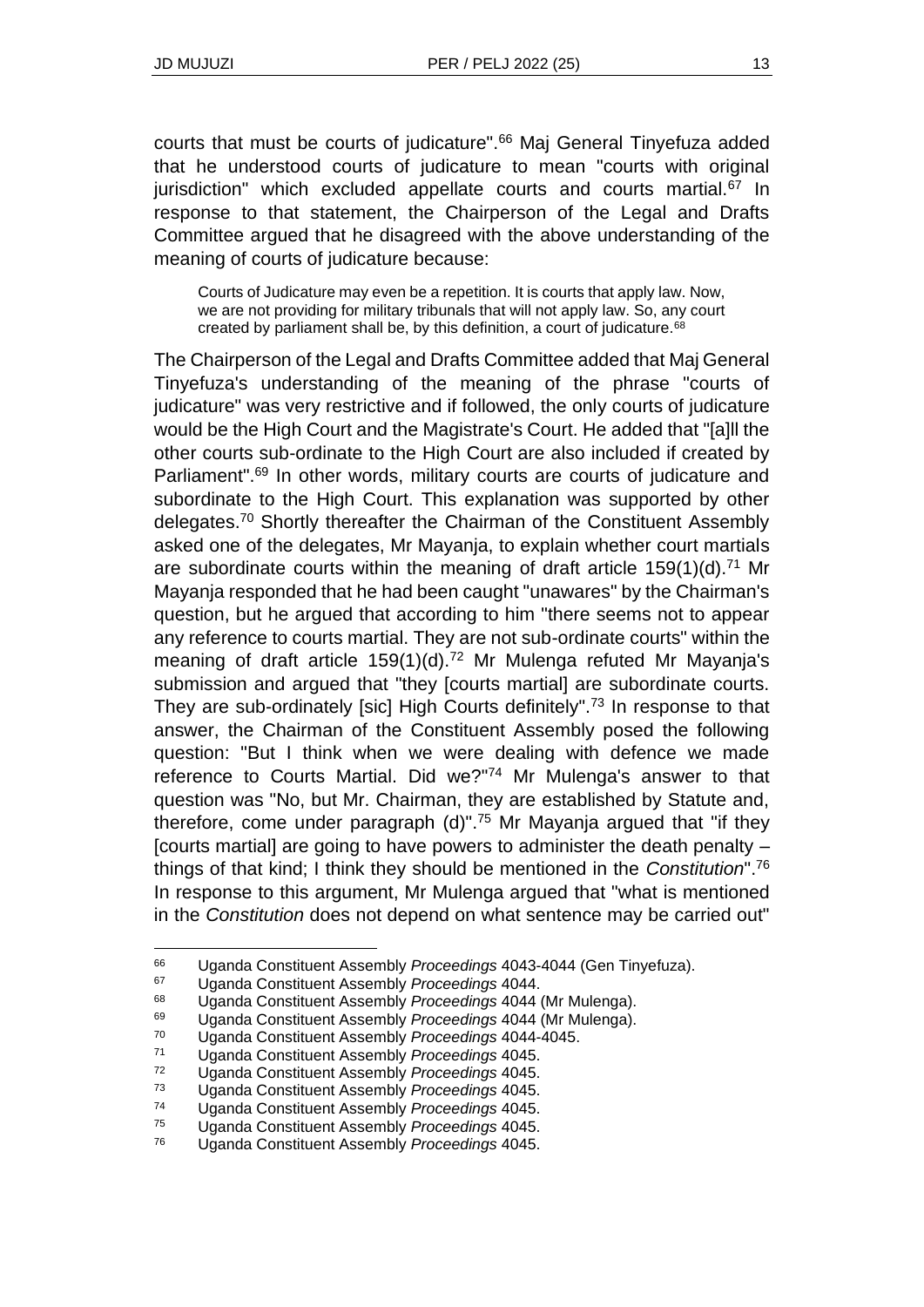and that in the past "magistrates were given very large powers, but were still sub-ordinate to the High Court".<sup>77</sup> Against that background, the Chairman of the Constituent Assembly brought the debate on draft article 159(1)(d) to an end by stating that there was no need to specifically mention courts martial under draft article 159(1)(d) of the *Constitution*. The above debate shows that the drafters of the *Constitution* agreed that courts martial are courts of judicature within the meaning of article 129(1)(d) of the *Constitution* and that they are subordinate to the High Court.

The status of the court martial arose again when the delegates were discussing the jurisdiction of the Uganda Human Rights Commission and in particular the issue of the court which had jurisdiction to hear appeals from the Human Rights Commission. When one of the delegates wanted to know whether the decision of the Human Rights Commission could be appealed against to the High Court or Court of Appeal,<sup>78</sup> the Chairperson of the Legal and Drafts Committee clarified that:

We have created in this *Constitution* three courts of record, namely, the High Court, the Court of Appeal, and the Supreme Court. And we have said that all other courts are subordinate to these courts, including the High Courts. Therefore, this kind of Commission or any other tribunal including courts, like courts martial are subordinate to the High Court. That way, the natural sequence is that, even if it is chaired by a Judge of Supreme Court or somebody equivalent it is still subordinate to the High Court because it is not a court of record, and therefore, the review would have to be in the High Court and nothing higher.<sup>79</sup>

The above submission shows that any court martial is subordinate to the High Court. It also shows that a court martial is one of the courts contemplated under article 129(1)(d) of the *Constitution*. It also implies that any court created by Parliament, for example, under article 79 of the *Constitution* must be subordinate to the High Court.

# **3 The status of the courts martial and their jurisdiction over civilians**

In this part of the Article, the author illustrates how Ugandan courts have dealt with three questions: first, whether courts martial are courts of judicature within the meaning of article 129 of the *Constitution* or disciplinary tribunals under article 210 of the *Constitution*; second, whether courts martial are subordinate to the High Court; and finally, whether courts martial have jurisdiction over civilians.

<sup>77</sup> Uganda Constituent Assembly *Proceedings* 4045.

<sup>78</sup> Uganda Constituent Assembly *Proceedings* 5850 (Mr Malinga).

<sup>79</sup> Uganda Constituent Assembly *Proceedings* 5850 (Prof Kanyeihamba).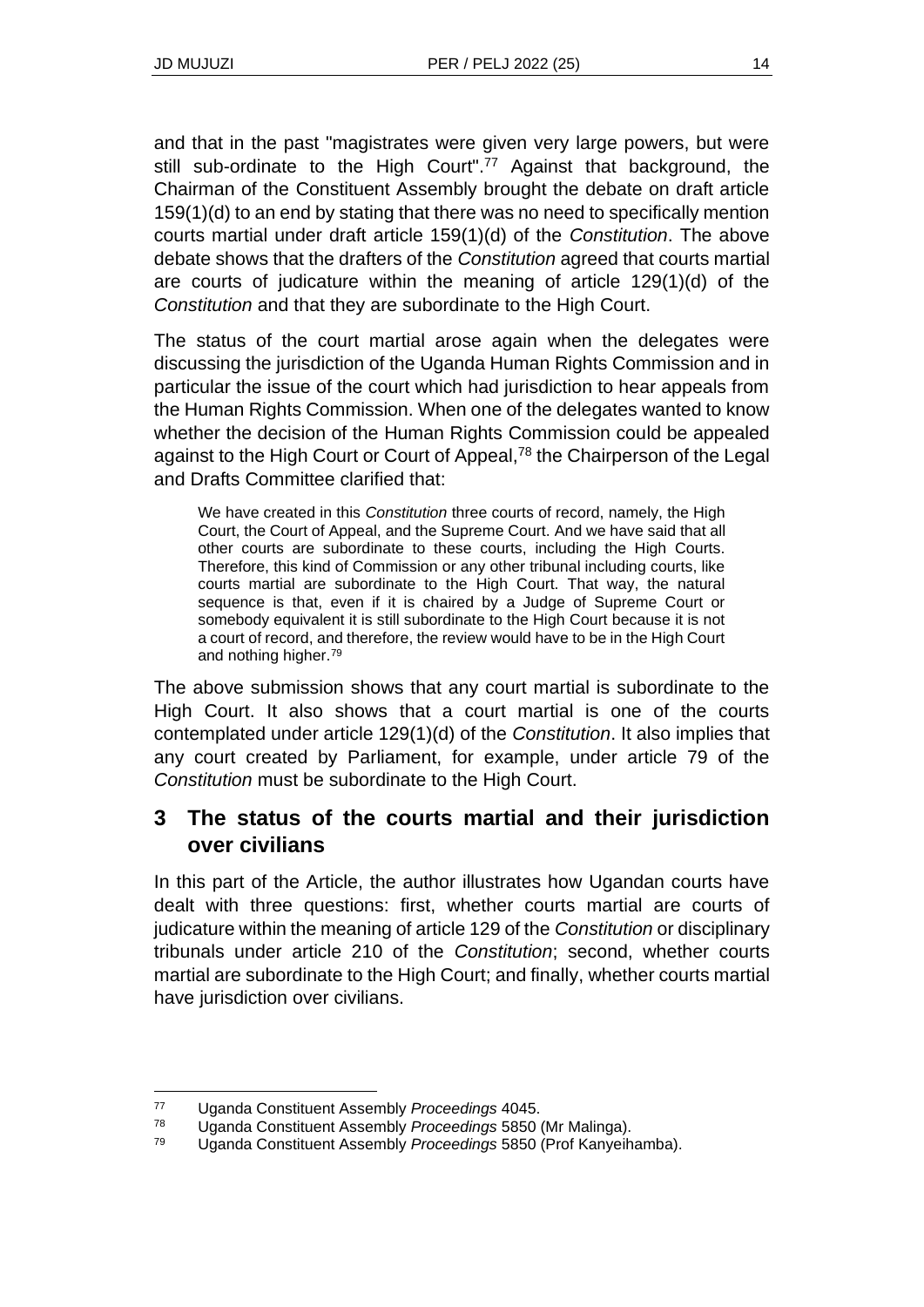#### *3.1 Courts of judicature or disciplinary tribunals and whether subordinate to the High Court?*

Whereas there has been consensus amongst the judges of the Constitutional Court, Court of Appeal and the Supreme Court that courts martial are bound by the *Constitution* and must respect the accused's right to a fair trial and the right to bail, $80$  judges have been divided on the questions of whether the General Court Martial is subordinate to the High Court and whether it is a court of judicature. Different approaches have been followed in this regard. The first approach has been to hold that courts martial are subordinate courts and are courts of competent jurisdiction without explaining whether they are established under article 129(1)(d) or 210 of the *Constitution*. <sup>81</sup> The second approach is to hold that courts martial are courts of judicature established under article 129(1)(d) of the *Constitution*. <sup>82</sup> The third approach is to hold that courts martial are established under the *UPDF Act* and article 210 of the *Constitution* and, therefore, are not courts of judicature within the meaning of article 129.83 The third view is supported by the fact that courts martial are not regulated by the Chief Justice.<sup>84</sup> For example, in the Supreme Court decision of *Attorney General v Joseph Tumushabe*, <sup>85</sup> Justice Katureebe referred, *inter alia* to article 129(1) of the *Constitution* and held that "[t]he Court Martial is set up as part of the disciplinary mechanism for the UPDF under article 210(b) of the *Constitution*, and its jurisdiction is set out in the *UPDF Act*".<sup>86</sup> The fourth approach is to the effect that courts martial are established under both Articles 129 and 210 of the *Constitution*. For example, in *Uganda Law Society v Attorney General of the Republic of Uganda*<sup>87</sup> Justice Okello referred to article 129(1) and held that it empowered Parliament to establish courts of judicature and that courts martial were established by Parliament

<sup>80</sup> *Joseph Tumushabe v Attorney General* (Constitutional Petition No 6/2004) (8 December 2004) (hereafter the *Joseph Tumushabe v Attorney General*); *Attorney General v Joseph Tumushabe* (Constitutional Appeal-2005/) [2018] UGSC 32 (9 July 2018*)* (mandatory bail) (hereafter *Attorney General v Joseph Tumushabe*).

<sup>81</sup> *Uganda Law Society v Attorney General* (Constitutional Application No. 7/2003) 14 as cited in *Uganda Law Society v Attorney General of the Republic of Uganda*  (Constitutional Petition-2005/18) [2006] UGSC 10 (30 January 2006) 106 (hereafter *Uganda Law Society v Attorney General of the Republic of Uganda*).

<sup>82</sup> *Joseph Tumushabe v Attorney General* (Twinomujuni, JA) 5-6 (Constitutional Court); *Attorney General v Joseph Tumushabe* (Supreme Court).

<sup>83</sup> *Joseph Tumushabe v Attorney General* case (Justice Byamugisha); *Uganda Law Society v Attorney General of the Republic of Uganda* (decision by Justice Mukasa-Kikonyogo); *Michael Kabaziguruka v Attorney General* (Constitutional Petition No 45 of 2016) (1 July 2021) (both the majority and minority decisions) (hereafter *Michael Kabaziguruka v Attorney General*).

<sup>84</sup> *Joseph Tumushabe v Attorney General* (Justice Byamugisha) 7.

<sup>85</sup> *Attorney General v Joseph Tumushabe*.

<sup>86</sup> *Attorney General v Joseph Tumushabe* 28.

<sup>87</sup> *Uganda Law Society v Attorney General of the Republic of Uganda* (decisions by Justice Mukasa-Kikonyogo, Engwau and Kavuma).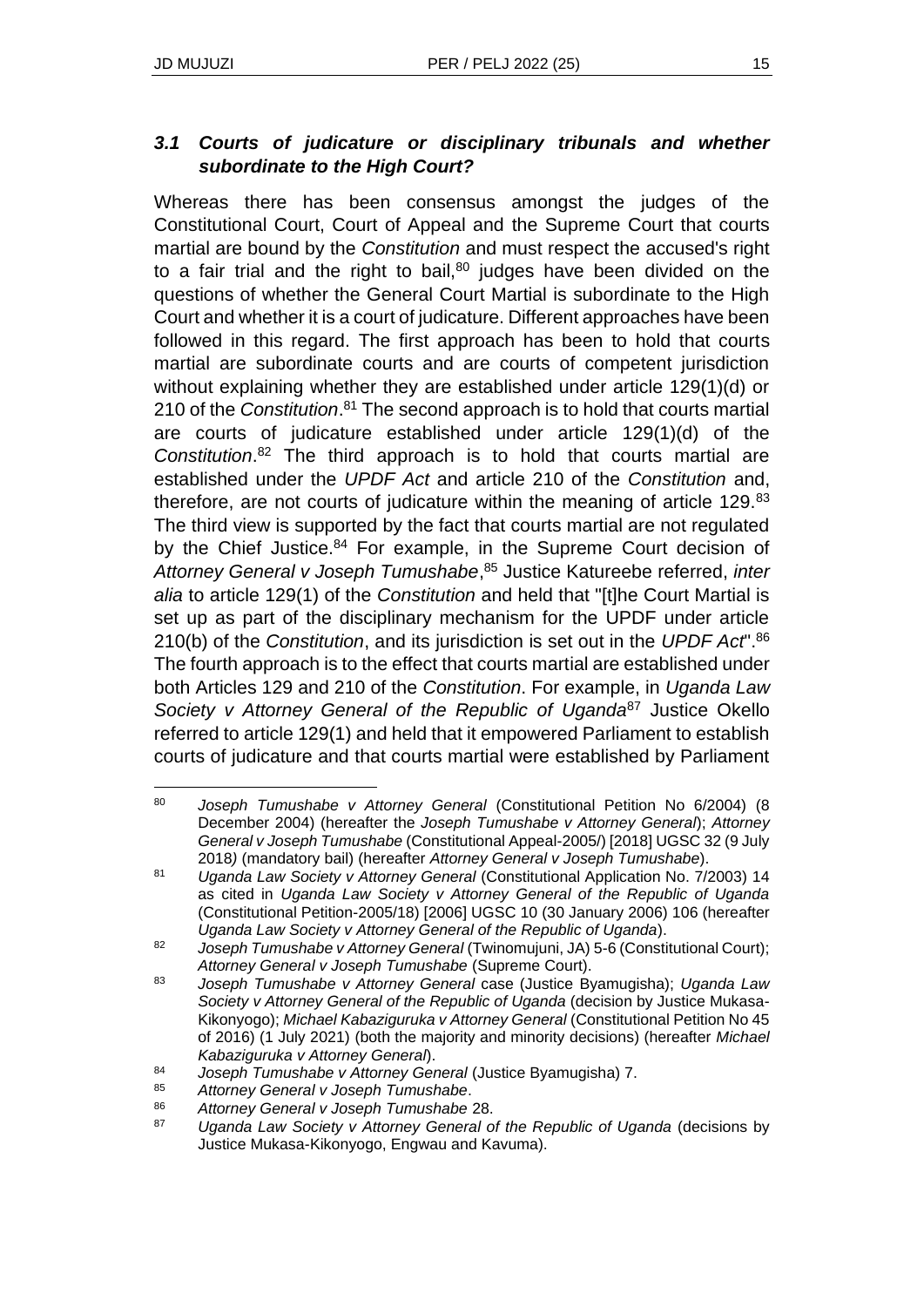under the *UPDF Act* on the basis of Articles 129(1)(d) and 210 of the *Constitution*. <sup>88</sup> In my view, based on the drafting history of article 129 of the *Constitution*, there is no doubt that courts martial are courts of judicature under article 129(d) of the *Constitution*. By invoking its legislative powers under article 79 of the *Constitution* to enact the *UPDF Act*, Parliament is required to operationalise the intention of the drafters of the *Constitution* expressed in article 129(d). In other words, courts martial are not a creature of Parliament's general legislative powers under article 79 of the *Constitution*.

Another issue that the courts have dealt with is whether courts martial are subordinate to the High Court. The Constitutional Court has also been divided on this issue. For example, in *Joseph Tumushabe v Attorney General*<sup>89</sup> the Constitutional Court, by majority, held that courts martial in particular the General Court Martial, are subordinate to the High Court. The Court held that under article 129(1)(d) of the *Constitution*:

Parliament cannot establish a Court, which is superior to the High Court. It only has power to create subordinate courts. The phrase "Sub-ordinate Court" is defined in article 257 to mean a court sub-ordinate to the High Court.<sup>90</sup>

The Court added that "article 129(1) (d) regarding subordinate courts is not meant to be exhaustive<sup>"91</sup> and therefore, the General Court Martial is "legally authorised to perform judicial functions" as a court subordinate to the High Court under article  $129(1)(d).^{92}$  Since courts martial are subordinate to the High Court, they are "subject to the supervision of the civil superior courts regardless of the concurrency of jurisdiction with the High Court".<sup>93</sup> This is the same conclusion reached by Justices Okello and Engwau in *Uganda Law Society v Attorney General of the Republic of Uganda.*<sup>94</sup> Justice Okello held that the General Court Martial, like any other specialised court, is subordinate to the *Constitution* and that article 129(1)(d) "empowers Parliament to establish only subordinate courts. Parliament, therefore, cannot establish superior courts or courts equivalent to those mentioned in article 129(2). That would be *ultra vires* the *Constitution* and such a law would be null and void".<sup>95</sup> He also explained that under article 208 of the *Constitution*, the military must be subordinate

<sup>88</sup> *Uganda Law Society v Attorney General of the Republic of Uganda* 53-54.

<sup>89</sup> *Joseph Tumushabe v Attorney General*.

<sup>90</sup> *Joseph Tumushabe v Attorney General* (Twinomujuni JA) 6.

<sup>91</sup> *Joseph Tumushabe v Attorney General* (Twinomujuni JA) 3.

<sup>92</sup> *Joseph Tumushabe v Attorney General* (Justice Mpagi-Bahigeine JA) 4.

<sup>93</sup> *Joseph Tumushabe v Attorney General* case (Justice Mpagi-Bahigeine JA) 5.

<sup>94</sup> *Uganda Law Society v Attorney General of the Republic of Uganda* (decision by Justice Okello).

<sup>95</sup> *Uganda Law Society v Attorney General of the Republic of Uganda* 55.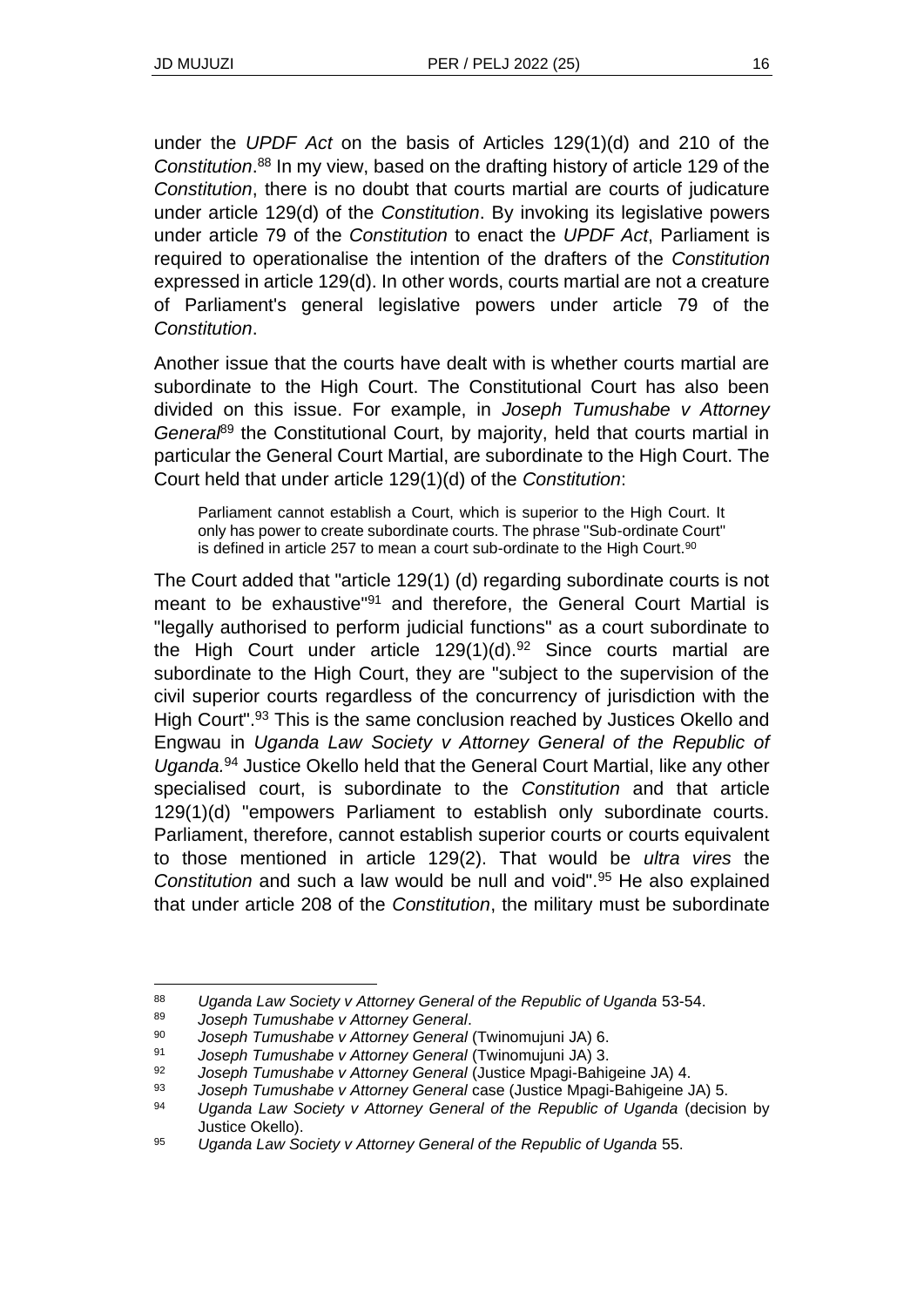to civilian authority and, therefore, the General Court Martial has to be subordinate to the High Court (a civil court).<sup>96</sup>

However, in her dissenting opinion in *Joseph Tumushabe v Attorney General*, <sup>97</sup> Justice Byamugisha held that since courts martial are not courts of judicature they are not subordinate to the High Court.<sup>98</sup> A similar conclusion was reached by Justices Mukasa-Kikonyogo and Kavuma in Uganda Law Society v Attorney General of the Republic of Uganda,<sup>99</sup> in which Justice Mukasa-Kikonyogo held *inter alia* that "the General Court Martial is equivalent of the High Court of Uganda<sup>"100</sup> and that she was "not persuaded by the argument that Parliament can only create subordinate courts to the High Court"<sup>101</sup> under article 129(1)(d) of the *Constitution*. Likewise, Justice Kavuma held that "the GCM [General Court Martial] is not a subordinate court to the High Court".<sup>102</sup> The above discussion shows that for some time the Constitutional Court was divided on the issue of whether the General Court Martial was subordinate to the High Court.

The issue of whether the General Court Martial is subordinate to the High Court was dealt with by the Supreme Court in 2018. In *Attorney General v.*  Joseph Tumushabe<sup>103</sup> the Supreme Court held that courts martial are specialised courts but are meant to administer justice.<sup>104</sup> The Court also held that "the General Court Martial (from which, appeals lie to the Court Martial Appeal Court), is both a subordinate court within the meaning of article 129(1)(d), and lower than the High Court in the appellate hierarchy of courts".<sup>105</sup> In the same judgement, Justice Katureebe held that the mere fact that the General Court Martial has concurrent jurisdiction with the High Court in some criminal matters "does not make the General Court Martial equivalent to the High Court which the *Constitution* has created as a superior court with unlimited jurisdiction in all matters".<sup>106</sup> In my view, although the Supreme Court does not rely on the drafting history of article 129 of the *Constitution*, its conclusion that courts martial are subordinate to the High Court is supported by the drafting history of article 129. This implies that even the Court Martial Appeal Court should be subordinate to the High Court and appeals against it should lie with the High Court. Legislation

<sup>97</sup> *Joseph Tumushabe v Attorney General*.

<sup>96</sup> *Uganda Law Society v Attorney General of the Republic of Uganda* 81.

<sup>98</sup> *Joseph Tumushabe v Attorney General* (Justice Mpagi-Bahigeine, JA) 8.

<sup>99</sup> *Uganda Law Society v Attorney General of the Republic of Uganda* (decision by Justice Mukasa-Kikonyogo).

<sup>100</sup> *Uganda Law Society v Attorney General of the Republic of Uganda* (decision by Justice Mukasa-Kikonyogo) 15.

<sup>101</sup> *Uganda Law Society v Attorney General of the Republic of Uganda* 15.

<sup>102</sup> *Uganda Law Society v Attorney General of the Republic of Uganda* 123.

<sup>103</sup> *Attorney General v Joseph Tumushabe*.

<sup>104</sup> *Attorney General v Joseph Tumushabe* 17-18.

<sup>105</sup> *Attorney General v Joseph Tumushabe* 19.

<sup>106</sup> *Attorney General v Joseph Tumushabe* 28.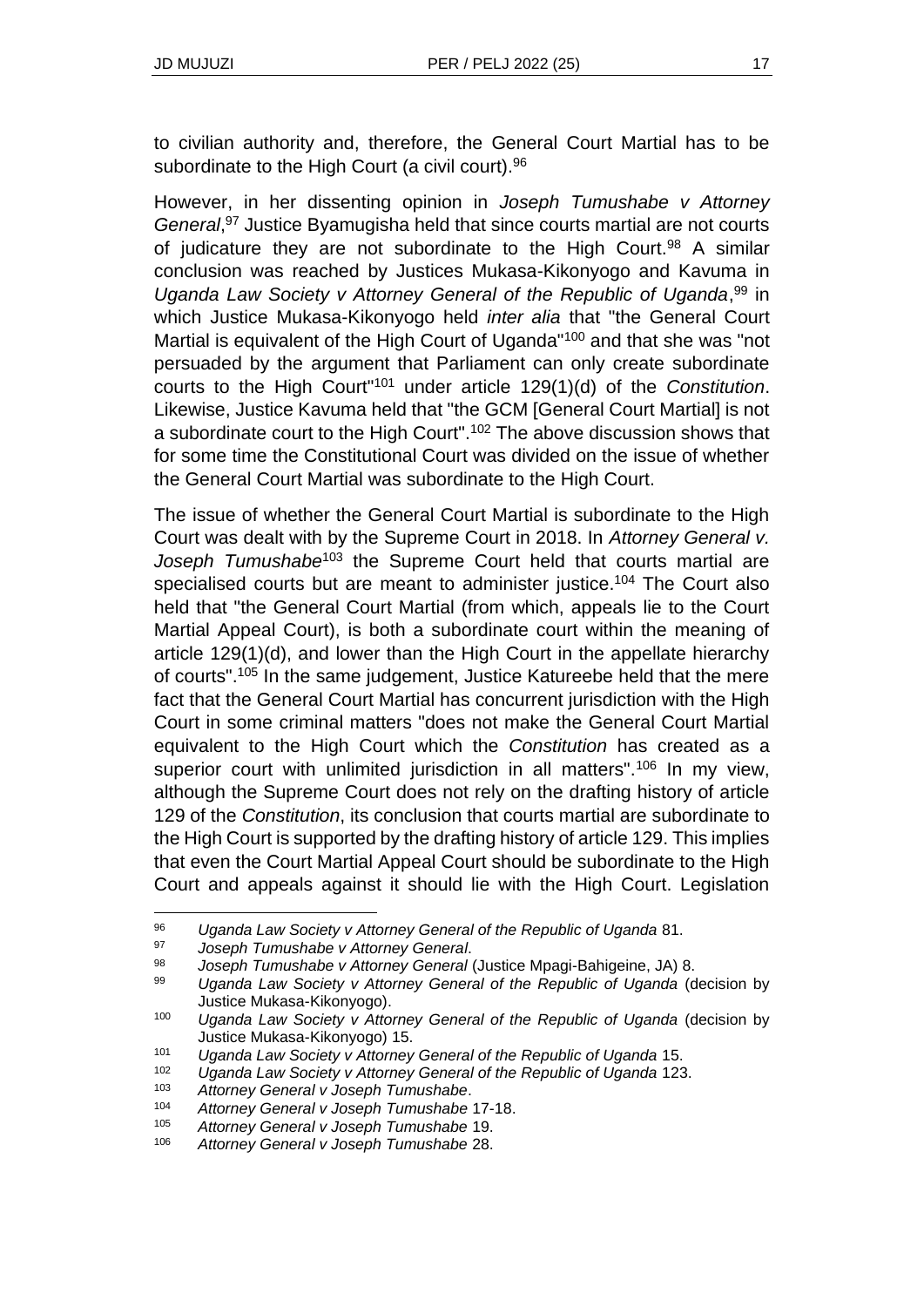purporting to create any court of the same status as the High Court or superior to the High Court is contrary to article 129 of the *Constitution* and unconstitutional.

## *3.2 Jurisdiction over civilians*

Naluwairo has discussed in detail the history of the jurisdiction of the courts martial over civilians in Uganda.<sup>107</sup> It is beyond the scope of this article to repeat that discussion. The judges of the Constitutional Court have been divided on the issue of whether courts martial have jurisdiction over civilians. It has been mentioned above that section 119(1) of the *UPDF Act* provides that "persons subject to military law" include serving military officers and civilians found in possession of weapons which are a monopoly of the UPDF. Based on section 119 many civilians have been prosecuted before courts martial especially the General Court Martial. Some of these civilians have opposed their prosecution before courts martial on the grounds that courts martial, do not have jurisdiction over civilians generally or that courts martial lack sufficient independence and impartiality to guarantee the right to a fair trial. For example, in *Uganda Law Society v Attorney General of the Republic of Uganda*<sup>108</sup> civilians, including a retired soldier, were prosecuted before the General Court *inter alia* for terrorism and treason. The accused argued, *inter alia*, that as civilians, the General Court Martial did not have jurisdiction over them and that section 119(g) and (h) of the Uganda Peoples' Defence Forces Act is inconsistent with Articles 126(1) and 210 of the *Constitution*. <sup>109</sup> Justice Kikonyogo held that section 119(1)(g) and (h) was not unconstitutional because:

Due to the importance of national security it appears it is generally accepted that those members of civil society who assist in anyway the commission of a military offence or aid and abet military offenders or those holding arms and ammunition unlawfully should be answerable in military courts. It is presumed that they had common criminal intention with military offenders when the alleged offences were committed.<sup>110</sup>

She explained that even in other countries such as the USA, there were circumstances in which civilians could be tried before military courts.<sup>111</sup> She added that civilians could be tried before military courts "as long as the principles of the rules of natural justice and the rules of evidence and procedure were strictly observed".<sup>112</sup> Likewise, Justice Byamugisha held that civilians can be prosecuted before a court martial if legislation provides that the courts martial have jurisdiction over those civilians and the offences

<sup>107</sup> Naluwairo 2018 *Global Campus Human Rights Journal*.

Uganda Law Society v Attorney General of the Republic of Uganda.

<sup>109</sup> *Uganda Law Society v Attorney General of the Republic of Uganda* 3.

<sup>110</sup> *Uganda Law Society v Attorney General of the Republic of Uganda* 20.

<sup>111</sup> *Uganda Law Society v Attorney General of the Republic of Uganda* 20-21.

<sup>112</sup> *Uganda Law Society v Attorney General of the Republic of Uganda* 21.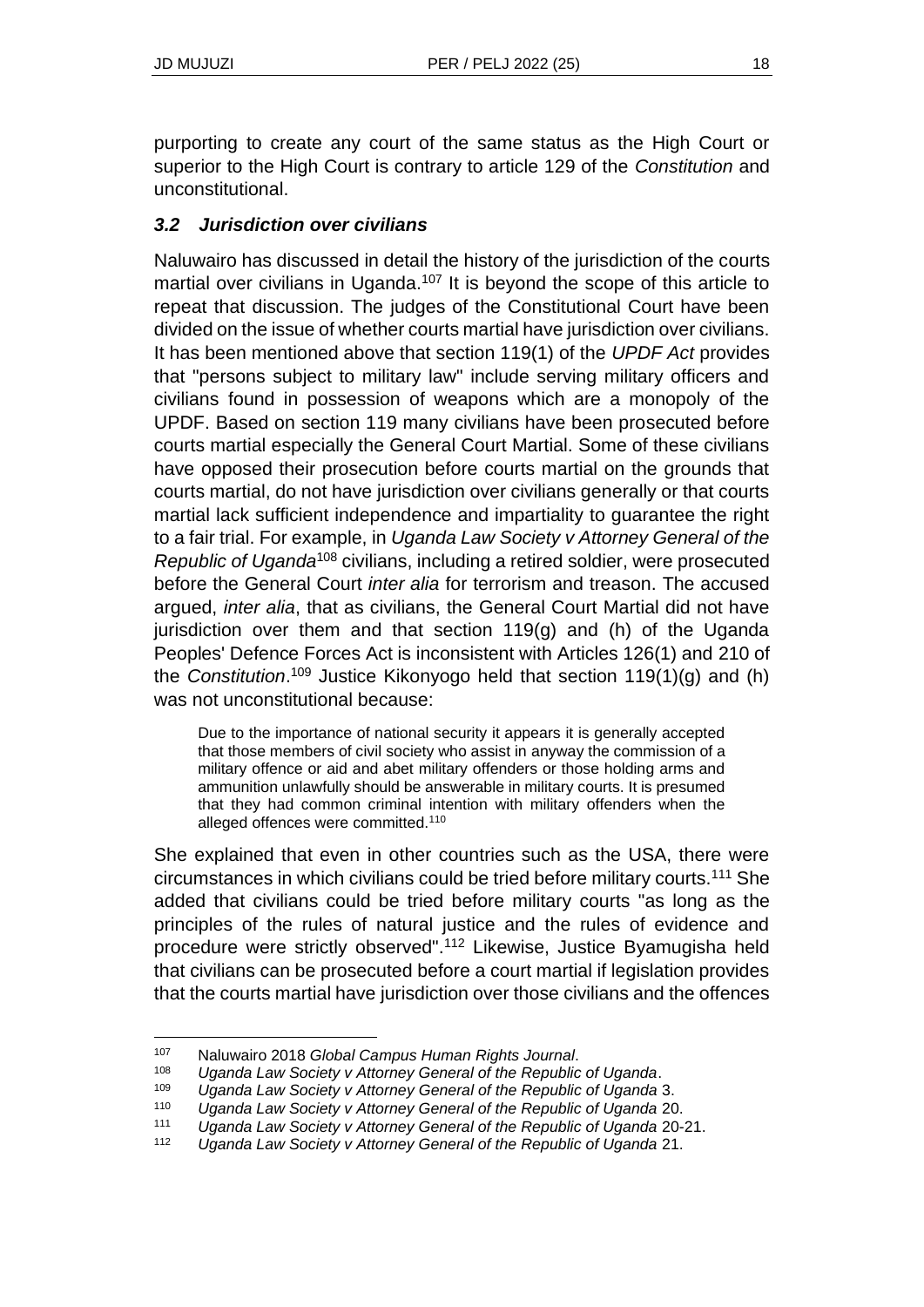they committed.<sup>113</sup> She therefore found that section  $119(1)(g)$  and (h) of the *UPDF Act* was not contrary to Articles 129(1)(d) and 210 of the *Constitution*. <sup>114</sup> She also held that "the trial of civilians with members of the UPDF for offences under the *UPDF Act* is not inconsistent with Articles 28(1), 126(1) and 210 of the *Constitution*".<sup>115</sup> Justice Kavuma also held that section 119(1)(g) and (h) was not inconsistent with the *Constitution* and that the trial of civilians before military courts did not violate the accused's right to a fair trial.<sup>116</sup>

However, Justice Okello came to a different conclusion. He referred to section 119 of the *UPDF Act* and held that by granting courts martial jurisdiction over civilians, Parliament exceeded is powers under article 210 of the *Constitution*. This is because under article 210 Parliament could establish a court or tribunal as an organ of UPDF only for the purpose of enforcing military discipline. He was "satisfied that those civilians who fall under sections 119(1)(g) and (h) could be adequately dealt with in the civil courts where they expect to get a fair trial". He emphasised that "Military Courts have no general jurisdiction over civilians" because "article 210 does not empower Parliament to make laws that would give such courts jurisdiction over civilians or non-members of the UPDF".<sup>117</sup> While holding that sections 119(1)(g) and (h) of the *UPDF Act* were unconstitutional, Justice Engwau outlined the powers of Parliament under article 210 of the *Constitution* and held that courts martial are not courts of judicature and, therefore, they do not have jurisdiction in cases of the joint trial of civilians and persons subject to military law. Such joint trials should be held by the High Court.<sup>118</sup> He concluded that:

Section 119 (1) (g) and (h) of the … *UPDF Act*, which subjects civilians not employed by or voluntarily or in any other way officially connected with the Uganda People's Defence Forces to military law and discipline, is inconsistent with Articles 126 (1) and 210 of the *Constitution*. 119

As was the case with Justice Engwau, Justice Byamugisha held that the General Court Martial was not a court of judicature because it had been established under article 210 of the *Constitution* as opposed to article 129(1).<sup>120</sup> He emphasised that "the different layers of military courts that were established under the Act were intended to carry out disciplinary functions under the Act but they are not courts as defined under the

<sup>113</sup> *Uganda Law Society v Attorney General of the Republic of Uganda* 102-103.

<sup>114</sup> *Uganda Law Society v Attorney General of the Republic of Uganda* 108.

<sup>115</sup> *Uganda Law Society v Attorney General of the Republic of Uganda* 108.

<sup>116</sup> *Uganda Law Society v Attorney General of the Republic of Uganda* 126-130.

<sup>117</sup> *Uganda Law Society v Attorney General of the Republic of Uganda* 65-66.

<sup>118</sup> *Uganda Law Society v Attorney General of the Republic of Uganda* 84.

<sup>119</sup> *Uganda Law Society v Attorney General of the Republic of Uganda* 88.

<sup>120</sup> *Uganda Law Society v Attorney General of the Republic of Uganda* 105.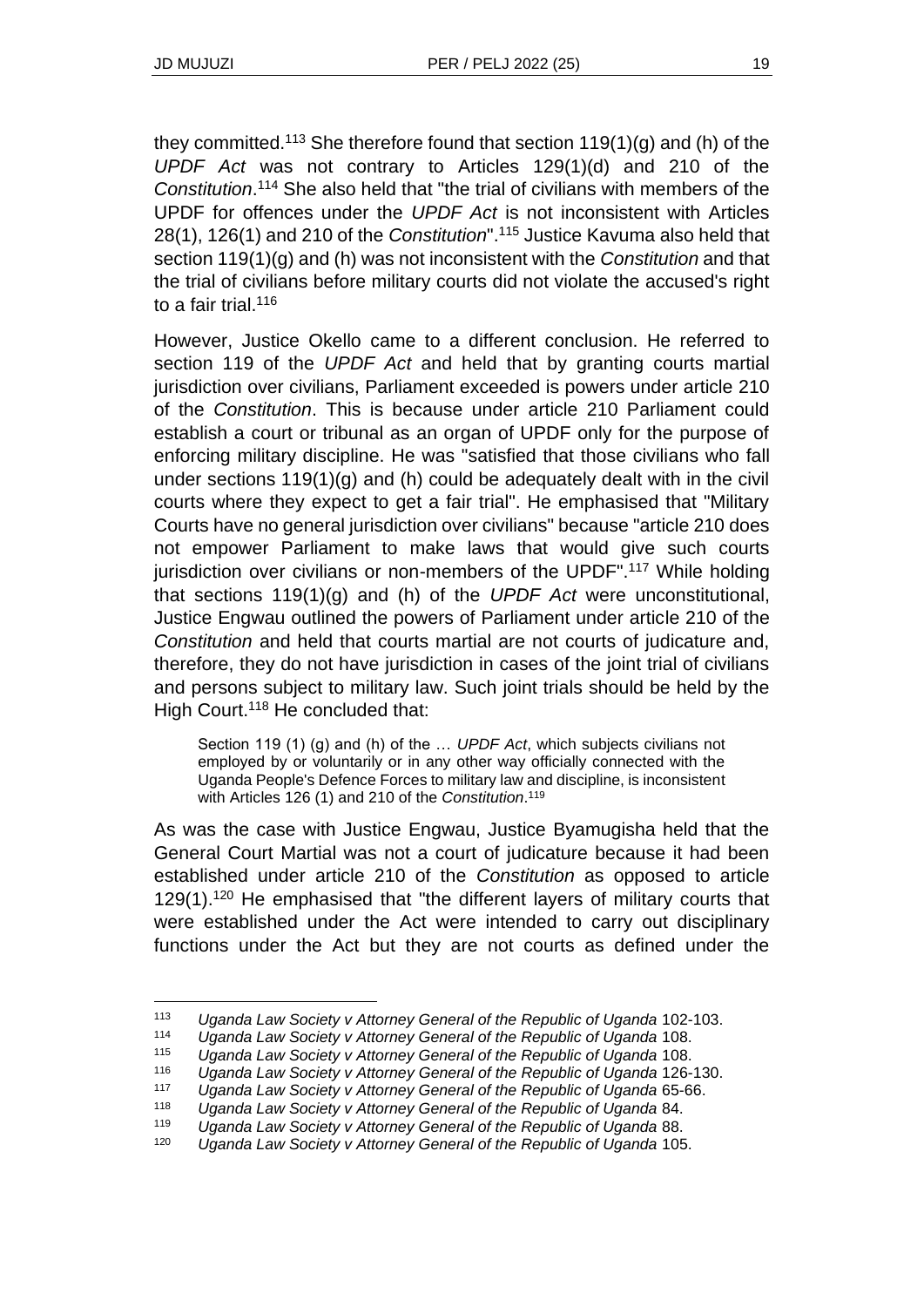*Constitution*".<sup>121</sup> She emphasised "the framers of the *Constitution* did not intend military courts to be courts within the meaning of the *Constitution*".<sup>122</sup> She held further that military courts belong to the executive arm of government and lack sufficient independence for them to be recognised as "courts" as defined in the *Constitution*. <sup>123</sup> On the other hand, Justice Kavuma held that the *UPDF Act* provides for several safeguards to ensure that the accused, whether civilians or soldiers, get a fair trial.<sup>124</sup>

The issue of whether courts martial have jurisdiction over civilians arose again in *Michael Kabaziguruka v Attorney General*<sup>125</sup> in which the petitioner, a civilian, was prosecuted before the General Court Martial and argued *inter alia* that he was as a civilian the General Court Martial did not have jurisdiction over him. The Constitutional Court held by majority<sup>126</sup> that the General Court Martial did not have jurisdiction over civilians. This is so because it lacked the necessary independence and impartiality to qualify as a competent court within the meaning of article 28(1) of the *Constitution*. The Court's decision was based on the fact that the officers who preside over courts martial proceedings lack the necessary security of tenure, and they are accountable to their military commanders for their actions or omissions (because of the oath of allegiance they take as military). They also held that a court martial is a quasi-judicial body with the mandate to enforce military discipline. However, the minority judgement was to the effect that courts martial have jurisdiction over civilians because they are bound by the *Constitution*, are independent and impartial and are under a duty to ensure the accused's right to a fair trial.<sup>127</sup>

# **4 Analysing the case law**

The starting point is for one to ascertain the legal status of the courts martial in Uganda. It has been illustrated above that some judges have held that courts martial were established under article 210(a) or (b) of *Constitution* and the *UPDF Act*. Although there is no doubt that the courts martial were established under the *Constitution*, courts have erred to hold that courts martial were established under article 210(a) or (b) of the *Constitution*. The drafting history of the *Constitution*, as discussed above, illustrates clearly

<sup>121</sup> *Uganda Law Society v Attorney General of the Republic of Uganda* 105.

<sup>122</sup> *Uganda Law Society v Attorney General of the Republic of Uganda* 107.

<sup>123</sup> *Uganda Law Society v Attorney General of the Republic of Uganda* 107-108.

<sup>124</sup> *Uganda Law Society v Attorney General of the Republic of Uganda* 123-126.

<sup>125</sup> *Michael Kabaziguruka v Attorney General*.

<sup>126</sup> *Michael Kabaziguruka v Attorney General* (Justices Kakuru, Obura and Kasule).

<sup>127</sup> *Michael Kabaziguruka v Attorney General* case (Justices Madrama and Musota). As at the time of writing, the Attorney General had appealed to the Supreme Court against this judgment but judgement has not been handed down. See *Attorney General v Kabaziguruka* (Constitutional Application 5 of 2021) [2021] UGSC 21 (5 August 2021) (in which the Supreme Court stayed the Constitutional Court's order).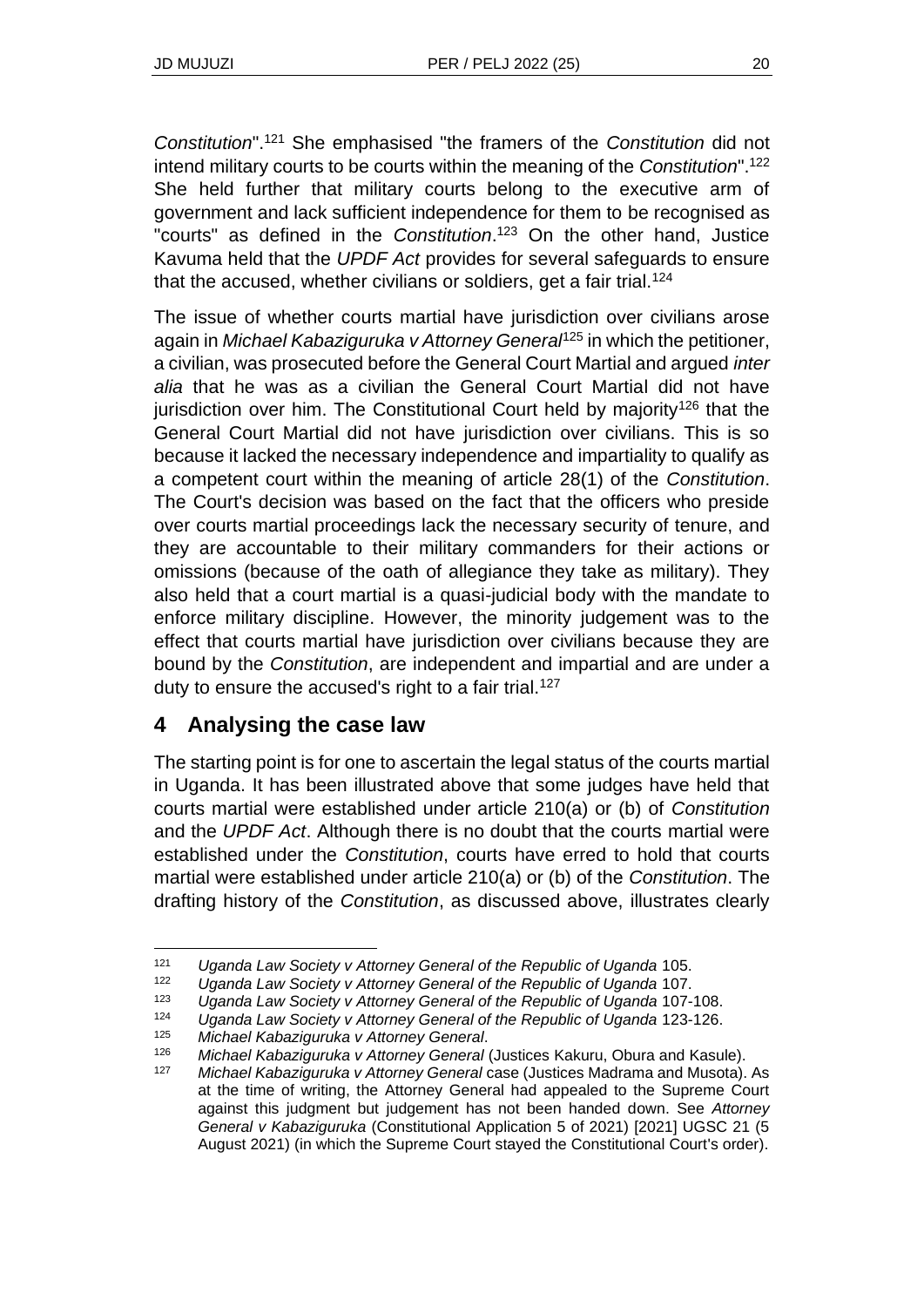that courts martial were established under article 129(d) of the *Constitution*. This conclusion has two implications. Firstly, courts martial are courts of judicature. Secondly, any court martial must be subordinate to the High Court. This means that the decisions of the Court Martial Appeal Court, when dealing with non-services offences, should be appealable to the High Court and not to the Court of Appeal. Therefore, Regulation 20(2) of the Uganda Peoples' Defence Forces (Court-Martial Appeal Court) Regulations,<sup>128</sup> which provides that decisions of the Court Martial Appeal Court in cases where offenders are sentenced to death or life imprisonment lie to the Court of Appeal and not the High Court, is unconstitutional. This is so because the drafting history of article 129 of the *Constitution* shows that every court martial must be subordinate to the High Court. Therefore, much as Parliament has the power to enact legislation under article 79, that legislation should not be contrary to the *Constitution*. The *Constitution* is very clear that all courts martial are subordinate to the High Court. Legislation which is contrary to this clear constitutional provision cannot withstand constitutional scrutiny. This means that the holding by the Supreme Court that there is nothing problematic with Parliament enacting legislation establishing Tribunals whose decisions are appealable to the Court of Appeal instead of the High Court was reached because the Supreme Court had not considered the drafting history of article 129(d) of the *Constitution*. The drafting history of article 129(d), as discussed above, illustrates without doubt that the drafter of the *Constitution* made it very clear that any court or tribunal established by Parliament must be subordinate to the High Court. In simple terms, article 129(d) does not permit Parliament to establish a court which is of the same status as the High Court. Establishing a court which is of the same status as the High Court would be like establishing another High Court. This power Parliament does not have.

Another issue that must be discussed is whether courts martial should have jurisdiction over civilians. The Constituent Assembly debates show that when this issue was raised there was no concrete answer from the delegates. It could be argued that had the delegates wanted courts martial to have jurisdiction over civilians, they would have stated so expressly. It could also be argued that the opposite is true. However, the debates in the Constituent Assembly on the courts martial show that the delegates were concerned with four main issues: firstly, the jurisdiction of the courts martial over non-service offences; secondly, the right to fair trial of the soldiers being prosecuted before the courts martial (especially the issues of double jeopardy and legal representation); thirdly, the independence of the courts martial (especially the question of having Judge Advocates presiding over courts martial); and fourthly, the status of the courts martial (as subordinate

<sup>&</sup>lt;sup>128</sup> The Uganda Peoples' Defence Forces (Court-Martial Appeal Court) Regulations, Statutory Instrument 307-7.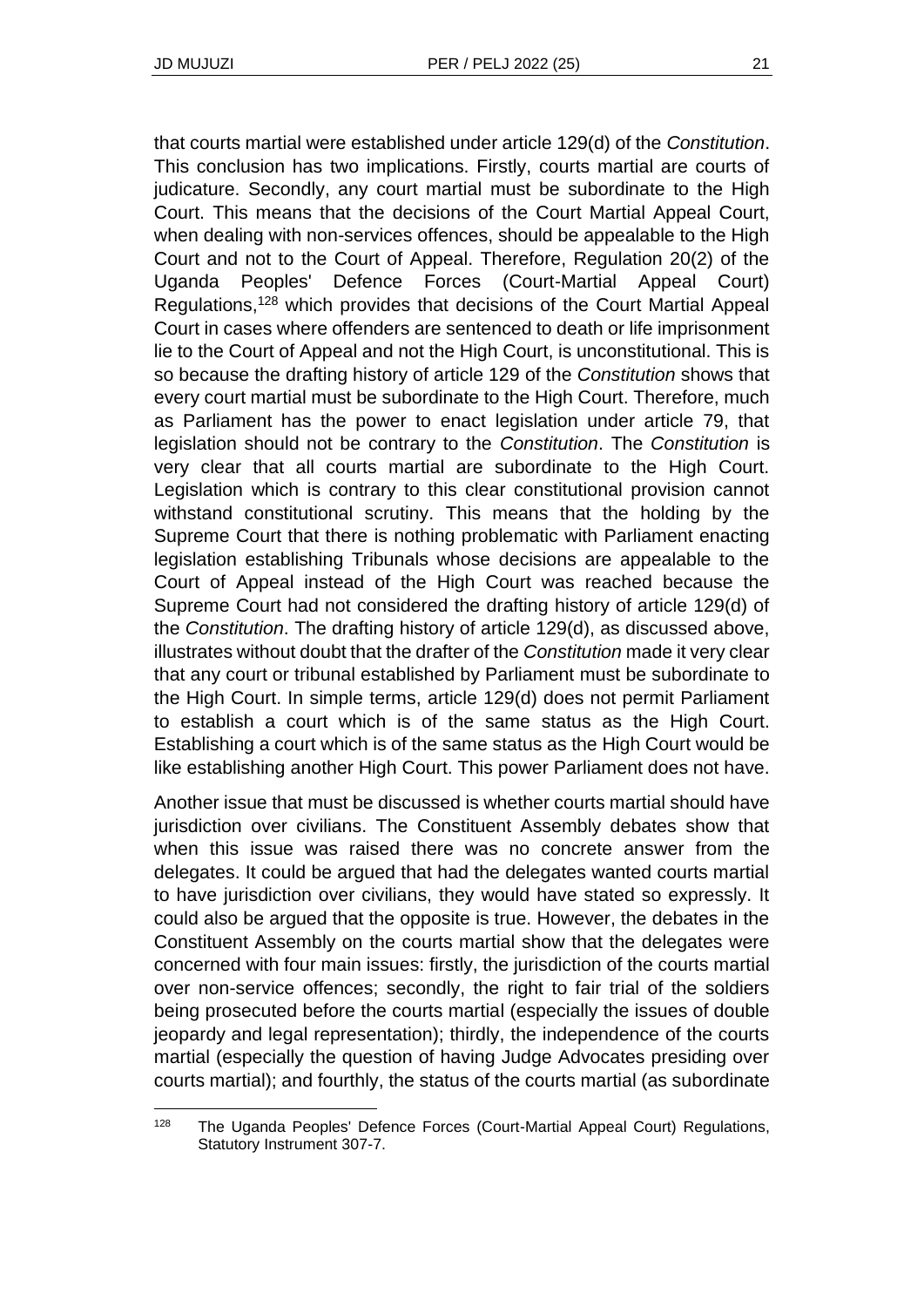courts). The debates in the Constituent Assembly emphasised the rights of soldiers being prosecuted before courts martial. This means that by implication the possibility of courts martial having jurisdiction over civilians was not envisaged. Had it been envisaged, there is no doubt that delegates would have discussed it and dealt with it firmly. There was no doubt that whether courts martial had jurisdiction over non-service offices, the accused (the soldiers) had to get a fair trial. As discussed above, Ugandan courts have held that one of the most important elements of the right to a fair trial is that the court or tribunal should be competent, independent and impartial. Some judges have held that there is no problem with the court martial having jurisdiction over a limited category of civilians (for example, those working in the army and those using military materials to commit offences) if the accused will get a fair trial. The same applies regarding the question of whether courts martial should have jurisdiction over non-service offences. Assuming for the sake of argument, that the judges who held that courts martial should have jurisdiction over civilians simply because the *UPDF Act* confers that jurisdiction on them were correct, the next question is whether courts martial in Uganda meet the international standards required of a court martial before it can exercise jurisdiction over civilians.

International human rights law, as a general rule is against the trial of civilians before military courts. However, there are a few exceptions.<sup>129</sup> As the Human Rights Committee explained in General Comment No 32 on article 14 of the *International Covenant on Civil and Political Rights*:

While the Covenant does not prohibit the trial of civilians in military or special courts, it requires that such trials are in full conformity with the requirements of article 14 and that its guarantees cannot be limited or modified because of the military or special character of the court concerned. The Committee also notes that the trial of civilians in military or special courts may raise serious problems as far as the equitable, impartial and independent administration of justice is concerned. Therefore, it is important to take all necessary measures to ensure that such trials take place under conditions which genuinely afford the full guarantees stipulated in article 14. Trials of civilians by military or special courts should be exceptional, i.e. limited to cases where the State party can show that resorting to such trials is necessary and justified by objective and serious reasons, and where with regard to the specific class of individuals and offences at issue the regular civilian courts are unable to undertake the trials.<sup>130</sup>

Although in the above clarification the Human Rights Committee states that in exceptional circumstances civilians maybe tried before military courts, the African Commission's jurisprudence on this issue is more restrictive. For

<sup>129</sup> See generally Naluwairo 2019 *E Afr J Peace & Hum Rts*.

<sup>130</sup> *Human Rights Committee General Comment No 32 (Article 14: Right to Equality Before Courts and Tribunals and to a Fair Trial)* UN Doc CCPR/C/GC/32 (2007) para 22.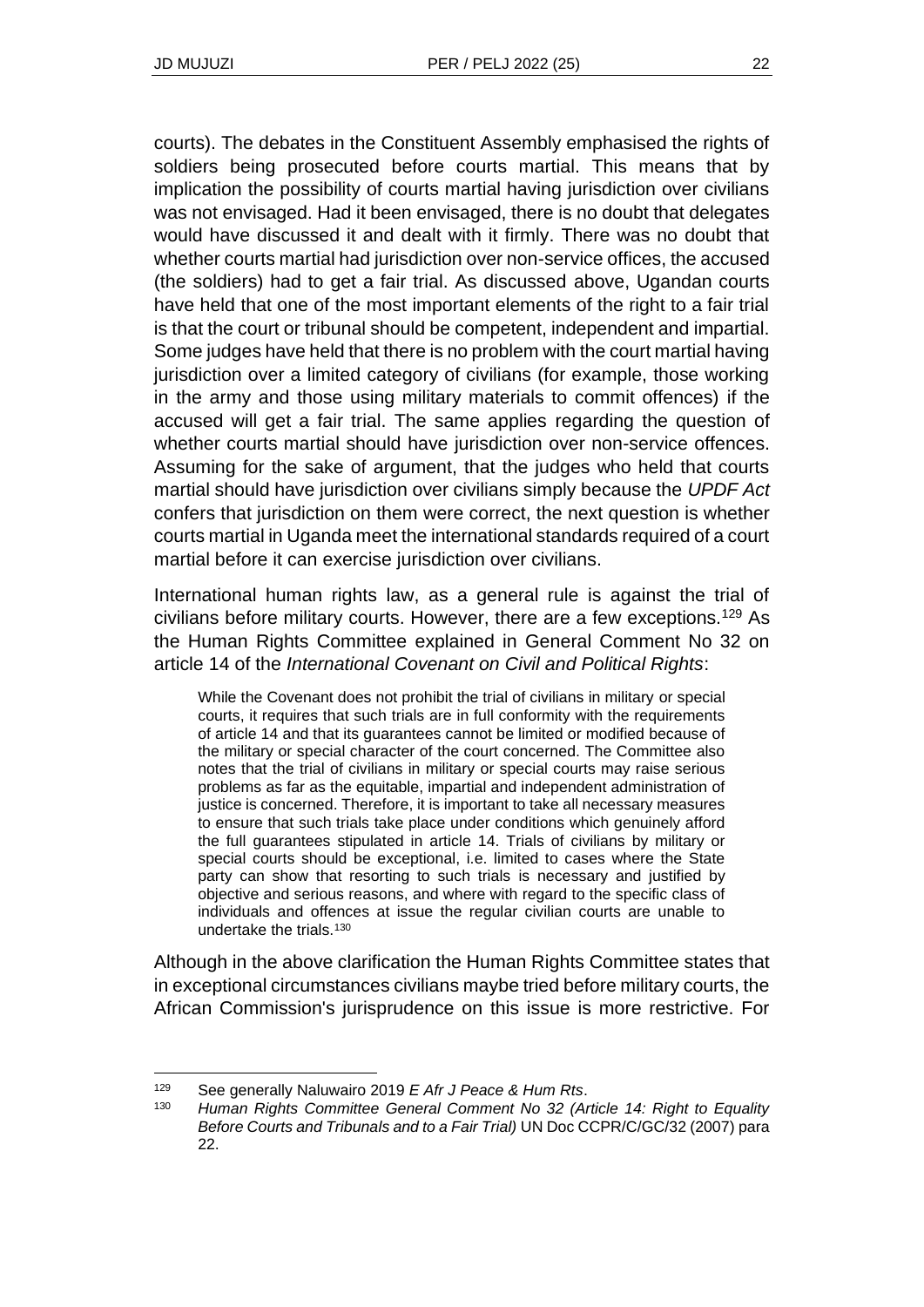example, in *Law Office of Ghazi Suleiman v Sudan*<sup>131</sup> the African Commission held that "[c]ivilians appearing before and being tried by a Military Court presided over by active military officers who are still under military regulations violates the fundamental principles of fair trial".<sup>132</sup> This is so because these courts lack independence and impartiality, which are fundamental components of the right to a fair trial. The Commission also held that military courts "should not, in any circumstances whatsoever, have jurisdiction over civilians" and that "Special Tribunals should not try offences that fall within the jurisdiction of regular courts".<sup>133</sup> In other words, military courts should not try civilians for offences which are "quite capable of being tried by normal courts".<sup>134</sup> Likewise, in *Okiring v Uganda*<sup>135</sup> the African Commission on Human and Peoples' Rights relied on the jurisprudence of the Human Rights Committee and held that "military tribunals may only try civilians in extraordinary, objectively determined and narrowly defined circumstances such as cases where fair, independent and impartial civilian courts are unavailable".<sup>136</sup> The Commission held that the prosecution of civilians for "civilian offences" before military courts presided over by military officers is a flagrant violation of the requirement of good justice.<sup>137</sup> The African Commission added that:

Civilians having neither military duties nor functions cannot be tried before military courts. The trial of civilians by a military tribunal violates due process and fair trial rights, in particular the individual's right to a hearing by a competent, independent and impartial tribunal.<sup>138</sup>

The African Commission directed the Ugandan government "to ensure that the provisions" of the *UPDF Act* "through which the Victims who are civilians were charged in the General Court Martial, are revised to prohibit the trial of civilians before military courts".<sup>139</sup> The African Commission has also held that military courts must be independent and impartial<sup>140</sup> and that:

The discretionary power of appointment by the President of the Republic in respect of these judges [of military courts] establishes or is likely to establish

<sup>131</sup> *Law Office of Ghazi Suleiman v Sudan* (Decision, Comm 222/98; 229/99) (ACmHPR, 29 May 2003).

<sup>132</sup> *Law Office of Ghazi Suleiman v Sudan* (Decision, Comm 222/98; 229/99) (ACmHPR, 29 May 2003) para 64.

<sup>133</sup> *Media Rights Agenda v Nigeria* (Decision, Comm 224/98) (ACmHPR, 6 November 2000) para 62.

<sup>134</sup> *Mgwanga Gunme v Cameroon* (Decision, Comm 266/2003) (ACmHPR, 27 May 2009) para 128.

<sup>135</sup> *Okiring v Uganda* (Decision, Comm 339/2007) (ACmHPR, 7 August 2017) (hereafter *Okiring*).

<sup>136</sup> *Okiring* para 124.

<sup>137</sup> *Okiring* para 125.

<sup>138</sup> *Okiring* para 126.

<sup>139</sup> *Okiring* para 139(v).

<sup>140</sup> *Interights v DRC* (Decision, Comm 274/03 and 282/03) (ACmHPR, 5 November 2013) (hereafter *Interights*).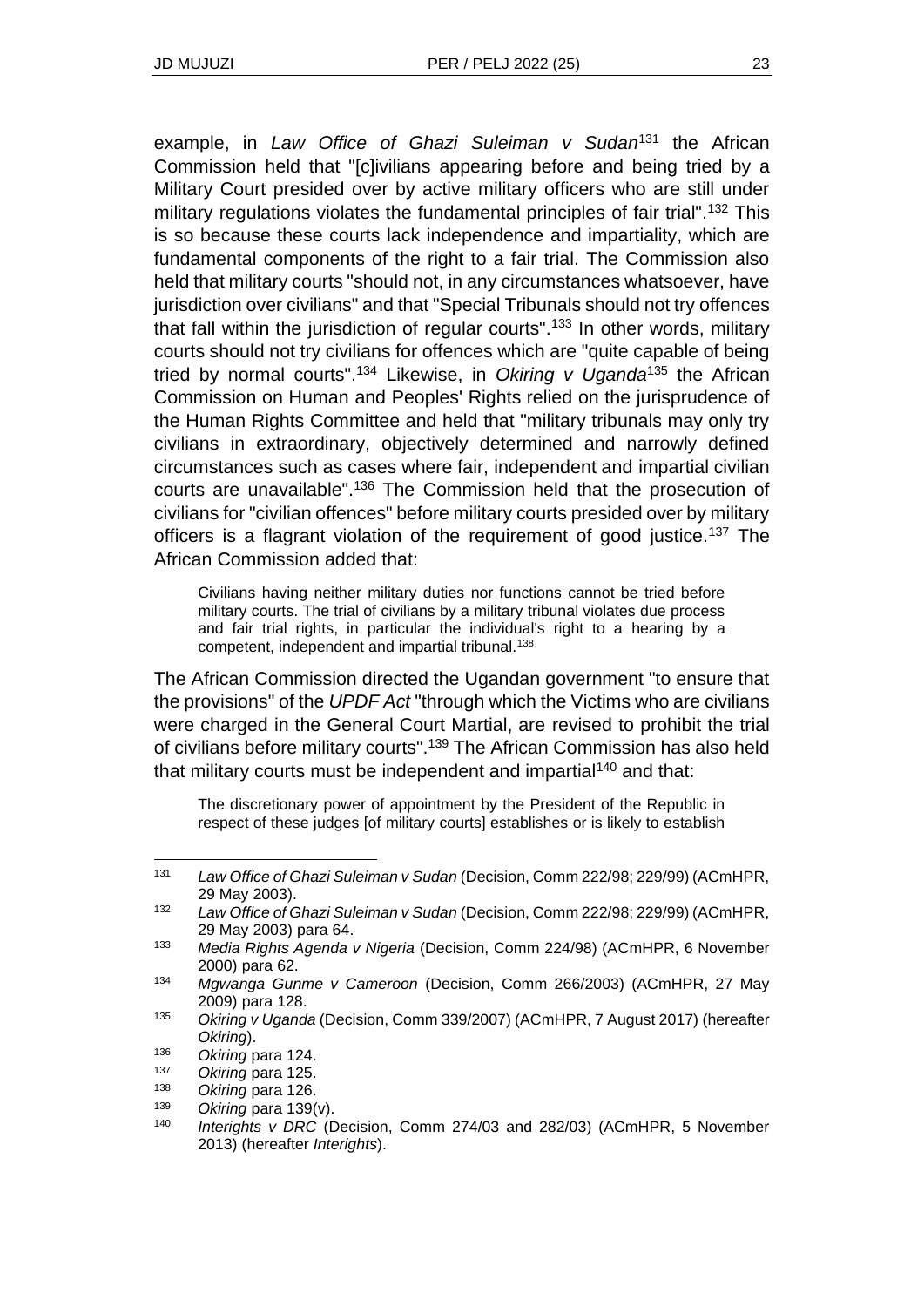a hierarchical relationship with higher authority. In these circumstances, the court would not meet the required standards of an impartial court.<sup>141</sup>

The Commission called upon the respondent state to align its legislation "establishing a Military Court with the standards of fair trial prescribed by the African Charter".<sup>142</sup> The Commission also held that the soldiers who are being prosecuted before military courts have the right to a fair trial, which includes the right to appeal against the decisions of the trial court and the right to legal representation<sup>143</sup> and that "Military Tribunals must be subject to the same requirements of fairness, openness, justice, independence, and due process as any other process".<sup>144</sup>

The question is whether the courts martial in Uganda meet the above international law standards. The answer is in the negative. This is because of the reasons the Constitutional Court explained in detail in the majority judgment in the case of *Michael Kabaziguruka v Attorney General*. <sup>145</sup> These reasons relate to the way the Chairman and other officials of the courts martial are appointed, their allegiance to their commanders and their lack of security of tenure. There is also evidence to show that courts martial in Uganda have been used by the President to oppress his political opponents.<sup>146</sup> Some statements made by the President also show that courts martial follow his orders instead of applying the law.<sup>147</sup> In the past the Chairman of the General Court Martial did not have legal training and even sentenced lawyers to prison for questioning some of the decisions he had made against their civilian clients who were being prosecuted before the court martial.<sup>148</sup> In the light of the above discussion, courts martial in Uganda are not competent courts and should not have jurisdiction over civilians at all. Likewise, they should not have jurisdiction over soldiers who have committed non-service offences. They should instead enforce military discipline. However, should their independence be guaranteed, and should they be able to ensure that an accused get a fair trial, they could have jurisdiction over non-service offices as subordinate courts, in which event their decisions should be appealable to the High Court.

<sup>141</sup> *Interights* para 78.

<sup>142</sup> *Interights* para 89(a).

<sup>143</sup> *Working Group on Strategic Legal Cases v DRC* (Decision, Comm 259/2002) (ACmHPR, 24 July 2013); *Forum of Conscience v Sierra Leone* (Decision, Comm 223/98) (ACmHPR, 6 November 2000).

<sup>144</sup> *Civil Liberties Organization v Ghana* (Decision, Comm 218/98) (ACmHPR, 7 May 2001) para 44.

<sup>145</sup> *Michael Kabaziguruka v Attorney General*.

 $146$  The persecution of Dr Kiiza Besigye and supporters of the National Unity Platform are clear examples of this abuse.

<sup>147</sup> See for example Tumusiime and Wesaka 2021 https://www.monitor.co.ug/ uganda/news/national/museveni-yet-to-drop-kayihura-military-charges-3381526.

<sup>&</sup>lt;sup>148</sup> During General Tumwine's era as the Chairperson of the General Court Martial.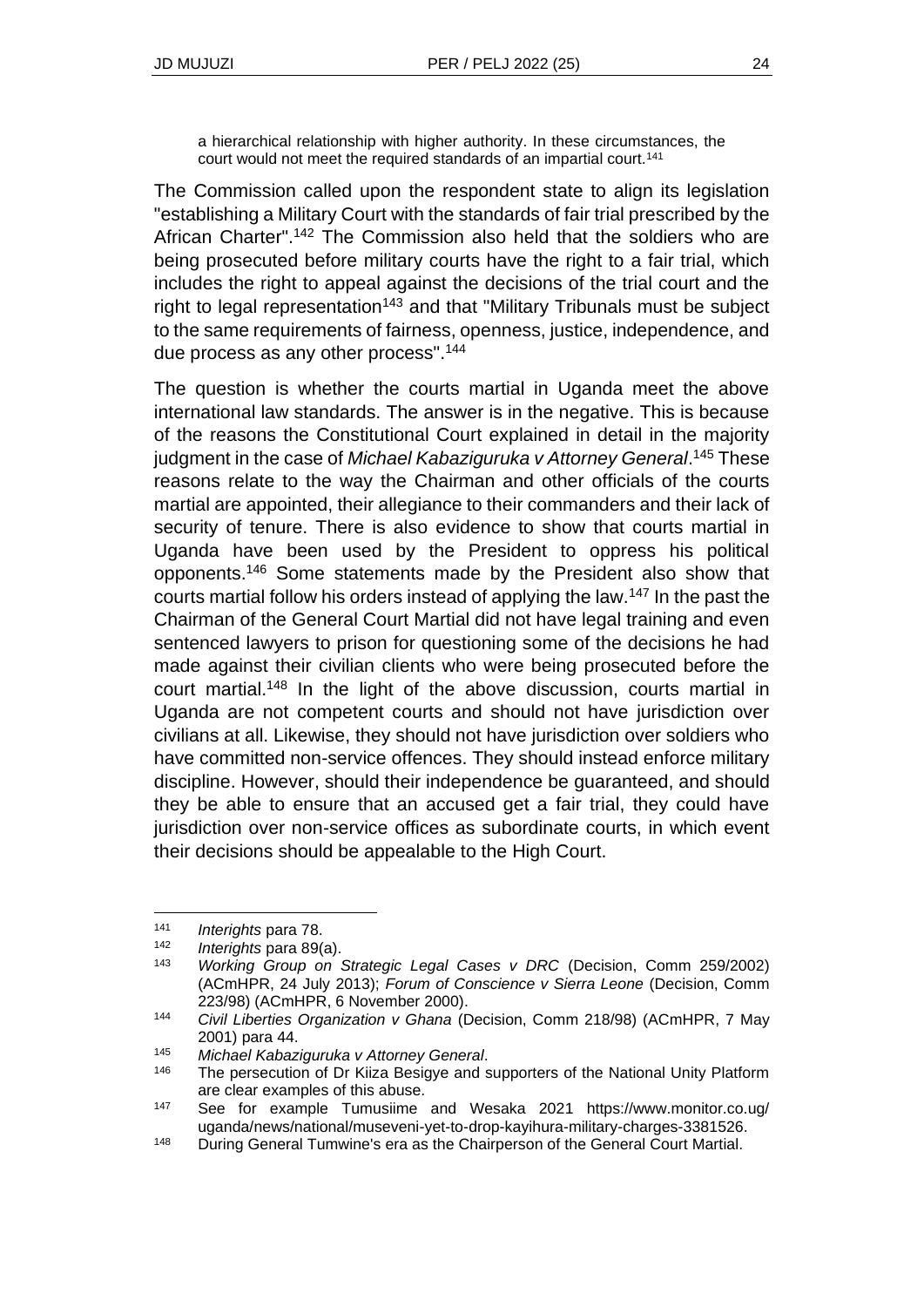According to Justice Madrama's reasoning in *Michael Kabaziguruka v*  Attorney General,<sup>149</sup> courts martial have jurisdiction over civilians because a person convicted by a court martial of an offence which is provided for under the *Penal Code* as a penal offence (for example murder) is considered to have been convicted of a service offence. In other words, the court before which a person is convicted determines the type of the offence of which he/she is convicted. If it is a civil court, the person is convicted of murder. If the conviction is before a court martial, it is a service offence with murder as the ingredient. In other words, criminal offences are "ingredients" of service offences. This definition ignores the fact that what he refers to as "ingredients" of a service offence are offences on their own with their specific ingredients. For example, murder and manslaughter, robbery etc. It also ignores the fact that the drafters of the *Constitution* understood service offences to mean offences that relate to the operation of the army. He recognises the dilemma in which he puts himself by holding that:

Obviously, the question of whether a person has committed a penal offence under the Penal Code Act or any other enactment can be further interrogated as to whether the proof of the commission of an offence ought to be a conviction by a civil court for that offence and the evidence of that conviction be by way of the decision or order of the relevant court. I will leave that open for the moment as a matter which may require further elucidation by the Supreme Court.<sup>150</sup>

The reason why Justice Madrama found himself with a question he could not answer is because he proceeded under the impression that every offence "cut" from another piece of legislation and "pasted" into the *UPDF Act* is a service offence. The weakness with this reasoning is that it ignores the simple distinction between creating an offence and copying and pasting an offence from another piece of legislation. The drafting history of article 129 of the *Constitution* shows that army representatives to the Constituent Assembly made it very clear that offences created in other pieces of legislation such as the *Penal Code* are "penal offences" which were included in the UPDF legislation as "service offences". Therefore, the name of the court in which a person is being prosecuted does not change the classification of the offence. For example, whether murder is referred to as a penal offence or a service offence, the ingredients remain the same and the burden and standard of proof do not change. This explains why the Court of Appeal has required that in cases where soldiers have been prosecuted for murder before courts martial, the prosecution must prove all the ingredients of the offence under the *Penal Code*. <sup>151</sup> Therefore, the *UPDF Act* does not strictly speaking create penal offences. It creates its

<sup>149</sup> *Michael Kabaziguruka v Attorney General*.

<sup>150</sup> *Michael Kabaziguruka v Attorney General* 28.

<sup>151</sup> *Lt Steven Misango and Lt Omar Obongo v Uganda* (Criminal Appeal-2001/52) [2007] UGCA 2 (21 March 2007) (convicted of murder).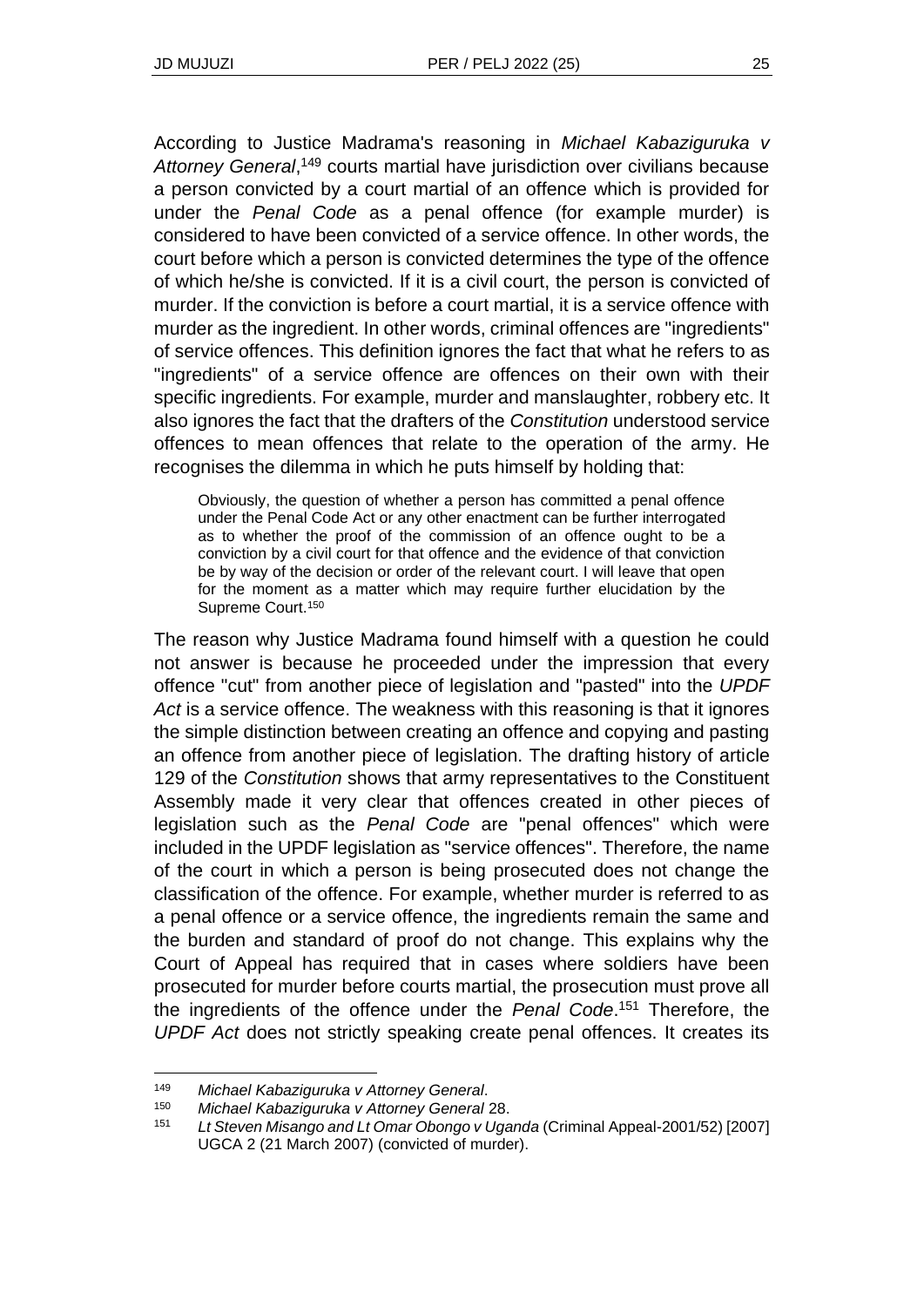specific service offences which are not included in other pieces of legislation. This also explains why the penalties for offences under the *Penal Code* are in the *Penal Code* and not in the *UPDF Act*. This is the "dilemma" which Justice Madrama pointed out when he observed that allowing military courts to have jurisdiction over offences in the *Penal Code Act* or any other piece of legislation is "troublesome" as it "presupposes that it is the Military Court which will try the person for the offence under the Penal Code Act or the other enactment".<sup>152</sup>

Judges who have held that courts martial lack the necessary independence and impartiality to ensure a fair trial have given compelling reasons to substantiate their conclusions. This has not been the case with those who have taken the opposite view. For example, in *Michael Kabaziguruka v*  Attorney General,<sup>153</sup> although Justice Madrama takes issue with the majority view that courts martial are not independent, he fails to explain how independent and impartial courts martial in Uganda are and how they respect the rights of the accused who appear before them, especially in high profile cases. As the majority view explains, the way the officers of the court martial are appointed and their lack of security of tenure compromise their independence. And a court which is not independent and impartial is not a competent court within the meaning of article 28(1) of the *Constitution*. Although courts martial deal with many cases every year where their independence and impartiality do not make newspaper headlines, their lack of independence and impartiality have been evident in high profile (politically sensitive) cases.

In *Uganda Law Society v Attorney General of the Republic of Uganda*<sup>154</sup> Justice Okello referred to article 208(2) of the *Constitution* to hold that courts martial are subordinate to the High Court because the army is supposed to be under civilian authority.<sup>155</sup> He held that:

The GCM [General Court Martial] is an organ of the UPDF that is enjoined to be subordinate to the civilian authority. The Judiciary is part of the civilian authority established under this *Constitution*. The High Court is part of the Judiciary. In terms of the provision of article 208(2) above, therefore, the GCM is subordinate to the High Court.<sup>156</sup>

It is argued that the drafting history of article 208 shows when referring to civilian authority the makers of the *Constitution* did not have the relationship between the courts martial and civil courts in mind. What they meant was

<sup>152</sup> *Michael Kabaziguruka v Attorney General* 28.

<sup>153</sup> *Michael Kabaziguruka v Attorney General*.

<sup>154</sup> *Uganda Law Society v Attorney General of the Republic of Uganda*.

<sup>155</sup> Art 208(2) of the *Constitution* provides that "[t]he Uganda Peoples' Defence Forces shall be Non-partisan, National in character, Patriotic, Professional, Disciplined, Productive and Subordinate to the civilian authority as established under this *Constitution*".

<sup>156</sup> *Uganda Law Society v Attorney General of the Republic of Uganda* 57.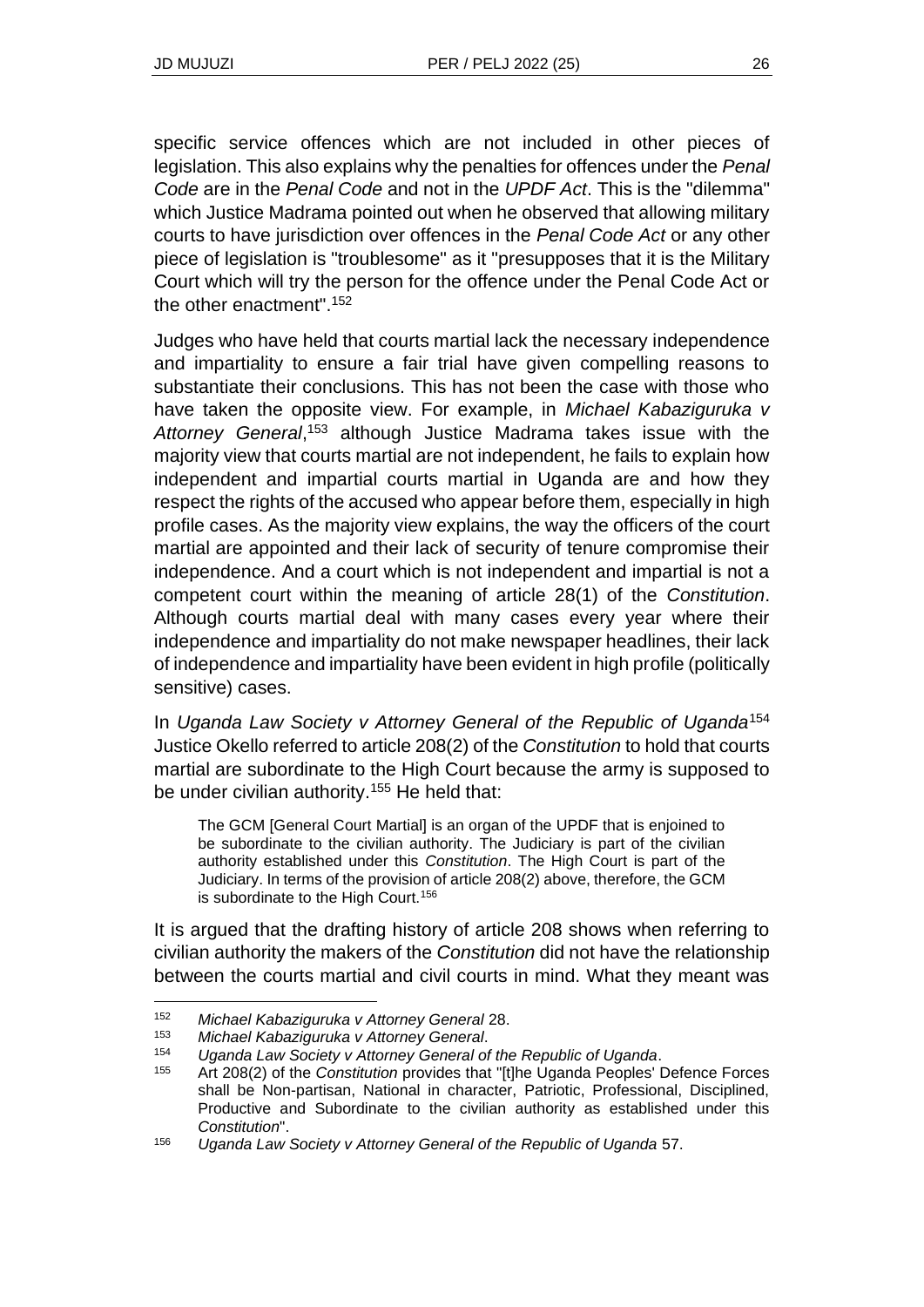that the army had to follow orders from the government headed by a civilian as commander-in-chief, and its mandate was to protect Ugandans and Uganda.<sup>157</sup> In other words, the "civilian authority here is the President and Parliament".<sup>158</sup> The army is supposed to be non-partisan which means "an army which is not aligned to any political force or opinion".<sup>159</sup> Therefore, Justice Okello's reliance on article 208 as the basis for holding that courts martial are subordinate to the High Court was stretching the ambit of article 208 beyond its intended objective.

# **5 Conclusion**

There is no doubt that military courts have a very important role to play in maintaining discipline in the UPDF. Therefore, a statutory provision establishing military courts is not inherently unconstitutional. If one understands the purpose for which the courts martial were established, it would be easy to answer the question of whether they have jurisdiction over civilians. The drafting history of the *Constitution* shows that the sole purpose for the establishment of the courts martial was to enforce military discipline. This means that they should have jurisdiction only over people who are subject to military law in other words, over people who have joined the army either voluntarily or through conscription.<sup>160</sup> In simple terms, those people should have belonged to the army at the time they committed the offence. The drafting history of article 129(1)(d) shows that the drafters of the *Constitution* made it very clear that all courts martial, and these include the Court Martial Appeal Court, are subordinate to the High Court. This is so because during the debates on Articles 28, 129 and 210, the drafters of the *Constitution* mentioned the Court Martial Appeal Court, but they did not suggest that it was not subordinate to the High Court. Therefore, the argument that the Court Martial Appeal Court is on the same level as the High Court is not supported by the drafting history of the *Constitution*. As mentioned above, article 79 of the *Constitution* empowers Parliament "to make laws on any matter for the peace, order, development and good governance of Uganda". The powers of Parliament under article 79 have not been questioned by courts.<sup>161</sup> However, these powers must be

<sup>157</sup> Uganda Constituent Assembly *Proceedings* 2728, 2746, 2763-2765, 2769-2770, 2781-2784.

<sup>158</sup> Uganda Constituent Assembly *Proceedings* 2780.

<sup>159</sup> Uganda Constituent Assembly *Proceedings* 2744.

<sup>160</sup> Art 17(2) of the *Constitution* provides that "[i]t is the duty of all able-bodied citizens to undergo military training for the defence of this *Constitution* and the protection of the territorial integrity of Uganda whenever called upon to do so; and the State shall ensure that facilities are available for such training".

<sup>161</sup> The *Constitution* also provides for circumstances in which Parliament can delegate some of its legislative powers. This is the case with subsidiary legislation. See for example *Tusingwire v Attorney General* (Constitutional Appeal 4 of 2016) [2017] UGSC 11 (5 May 2017); *Bukenya Church Ambrose v Attorney General*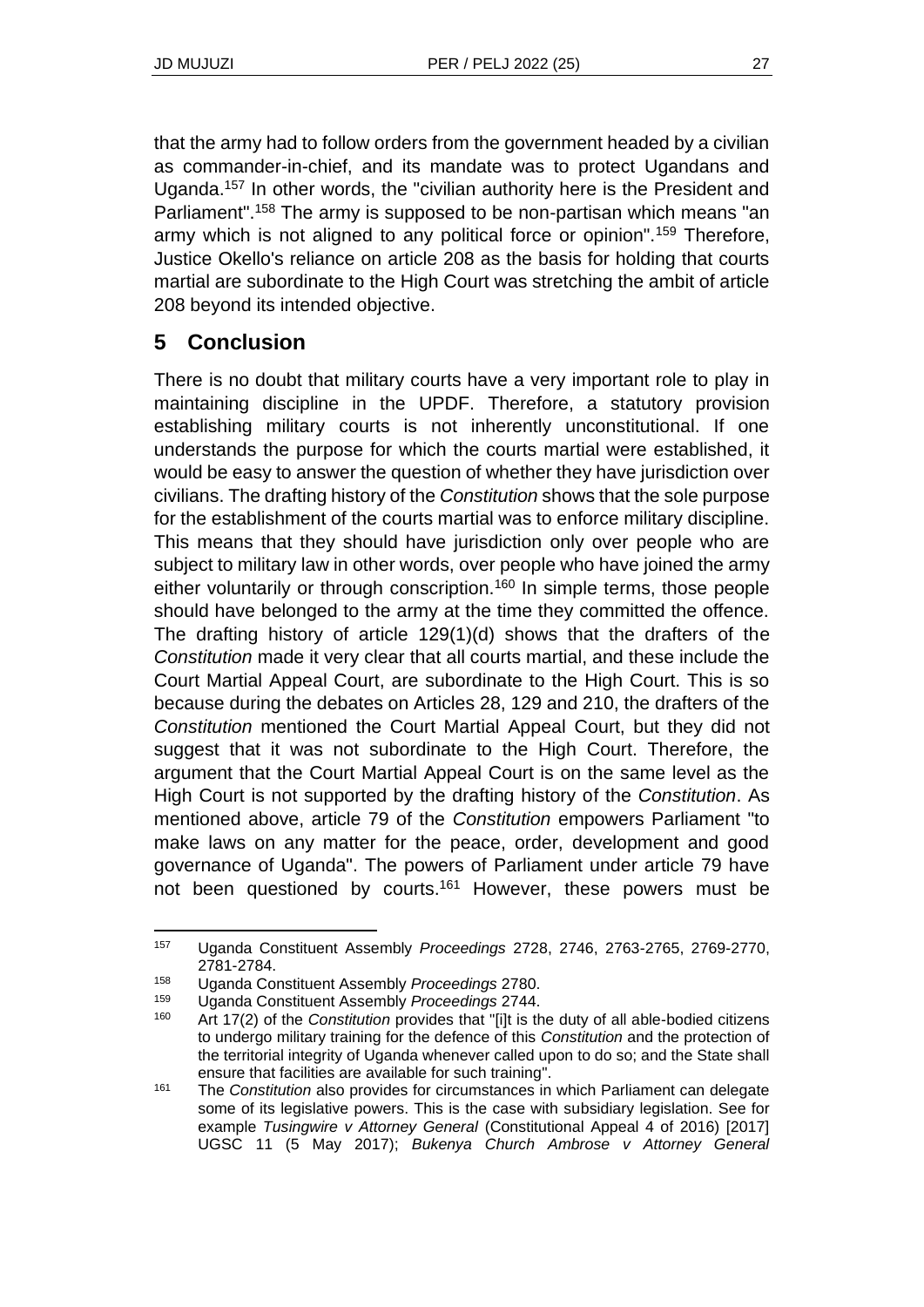exercised in line with the *Constitution* although, as the Supreme Court held, "[t]here is a rebuttable presumption that parliament is always right while carrying out its functions".<sup>162</sup> As the Constitutional Court held in *Male Mabirizi v Attorney General*: 163

Parliament has to exercise the powers conferred upon it, within the legal framework or parameters laid down in specific provisions of the *Constitution* itself; which parameters qualify the general power conferred on Parliament to make laws.<sup>164</sup>

Likewise, in *Zachary Olum and Anor v Attorney General*<sup>165</sup> the Constitutional Court held that although Parliament has powers to make laws, "[t]he laws so made must conform with the *Constitution*".<sup>166</sup> The drafting history of article 79 shows that none of the delegates to the Constituent Assembly argued expressly that article 79 should empower Parliament to enact laws establishing courts martial at the same level as the High Court and with jurisdiction over civilians. However, they argued that Parliament had the mandate to make legislation dealing with issues such as cultural institutions<sup>167</sup> and the protection of the family.<sup>168</sup> This does not mean that the list of the issues on which Parliament could legislate was exhaustive. However, had the legislators wanted Parliament to use its mandate to establish courts martial at the same level as the High Court and with jurisdiction over civilians, nothing would have prevented them from expressly stating so since the issue of courts martial was debated for several hours in the Constituent Assembly. A correct interpretation of the *Constitution* in the light of its drafting history shows that Parliament should not invoke article 79 as a basis to confer on the courts martial jurisdiction and a status not contemplated by the drafters of the *Constitution*.

<sup>(</sup>Constitutional Petition 26 of 2010) [2011] UGCC 5 (20 March 2011); *Kasozi v Attorney General* (Constitutional Petition 37 of 2010) [2015] UGCC 2 (29 September 2015).

<sup>&</sup>lt;sup>162</sup> *Foundation for Human Rights Initiatives v Attorney General (Constitutional Appeal 3* of 2009) [2018] UGSC 46 (26 October 2018) 55.

<sup>163</sup> *Male Mabirizi v Attorney General* [2018] UGCC 4 (26 July 2018).

<sup>164</sup> *Male Mabirizi v Attorney General* [2018] UGCC 4 (26 July 2018) 122. Also see *Kiiza Besigye v Attorney General* (Constitutional Petition 13 of 2009) [2016] UGCC 1 (29 January 2016); *Thomas Kwoyelo alias Latoni v Uganda (Constitutional Petition 36 of 2011) [2011] UGCC 10 (22 September 2011*) (the Constitutional Court held that Parliament had acted in accordance with Art 79 to enact the relevant legislation).

<sup>165</sup> *Zachary Olum v Attorney General* (Constitutional Petition 6 of 1999) [1999] UGCC 7 (02 December 1999).

<sup>166</sup> *Zachary Olum v Attorney General* (Constitutional Petition 6 of 1999) [1999] UGCC 7 (02 December 1999) 10.

<sup>167</sup> Uganda Constituent Assembly *Proceedings* 5695.

<sup>168</sup> Uganda Constituent Assembly *Proceedings* 5834-5835.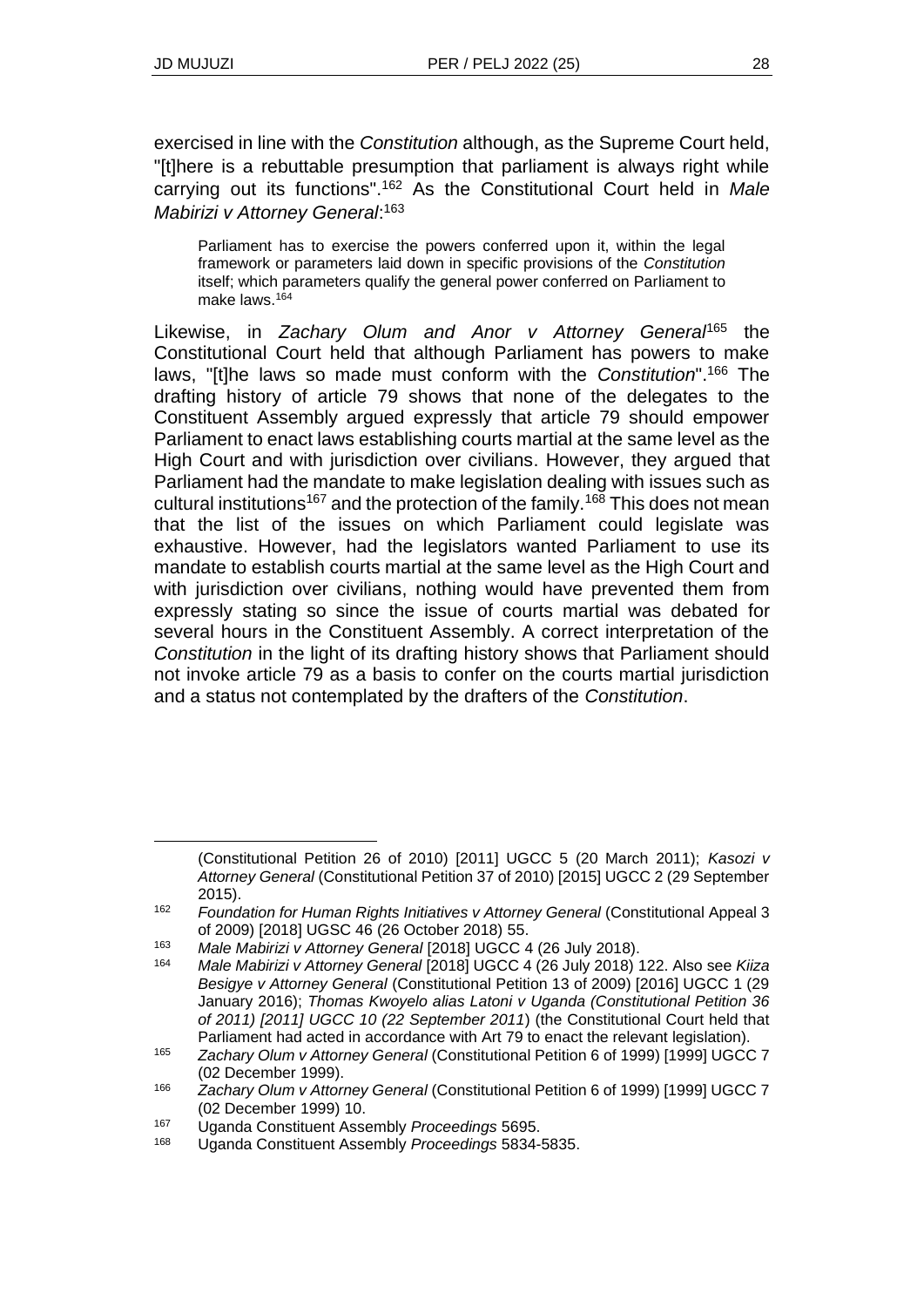# **Bibliography**

### **Literature**

Naluwairo 2018 *Global Campus Human Rights Journal* Naluwairo R "The development of Uganda's Military Justice System and the tight to a Fair Trial: Old Wine in New Bottles?" 2018 *Global Campus Human Rights Journal* 59-76

Naluwairo 2019 *E Afr J Peace & Hum Rts* Naluwairo R "Sustainable Development Goal 16 and the Militarization of the

Administration of Justice in Uganda" 2019 *E Afr J Peace & Hum Rts* 195- 252

Uganda Constituent Assembly *Proceedings* Uganda Constituent Assembly *Proceedings of the Constituent Assembly* (The Assembly Entebbe 1995)

Uganda Constitutional Commission *Report* Uganda Constitutional Commission *Report of the Uganda Constitutional Commission: Analysis and Recommendations* (The Commission Kampala 1993)

### **Case law**

*Attorney General v Joseph Tumushabe* (Constitutional Appeal-2005/) [2018] UGSC 32 (9 July 2018)

*Attorney General v Kabaziguruka* (Constitutional Application 5 of 2021) [2021] UGSC 21 (5 August 2021)

*Bazibu Bruno Francis v Attorney General* (Miscellaneous Cause No 110 of 2021) (24 January 2022)

*Buchanan v Attorney General* (Miscellaneous Cause-2019/266) [2020] UGHCCD 11 (13 March 2020)

*Bukeni v Attorney General* (Miscellaneous Cause-2021/10) [2021] UGHCCD 12 (16 March 2021)

*Bukenya Church Ambrose v Attorney General* (Constitutional Petition 26 of 2010) [2011] UGCC 5 (20 March 2011)

*Civil Liberties Organization v Ghana* (Decision, Comm 218/98) (ACmHPR, 7 May 2001)

*Dr Kizza Besigye v Attorney General* (Constitutional Petition-2007/7) [2010] UGSC 6 (12 October 2010)

*Forum of Conscience v Sierra Leone* (Decision, Comm 223/98) (ACmHPR, 6 November 2000)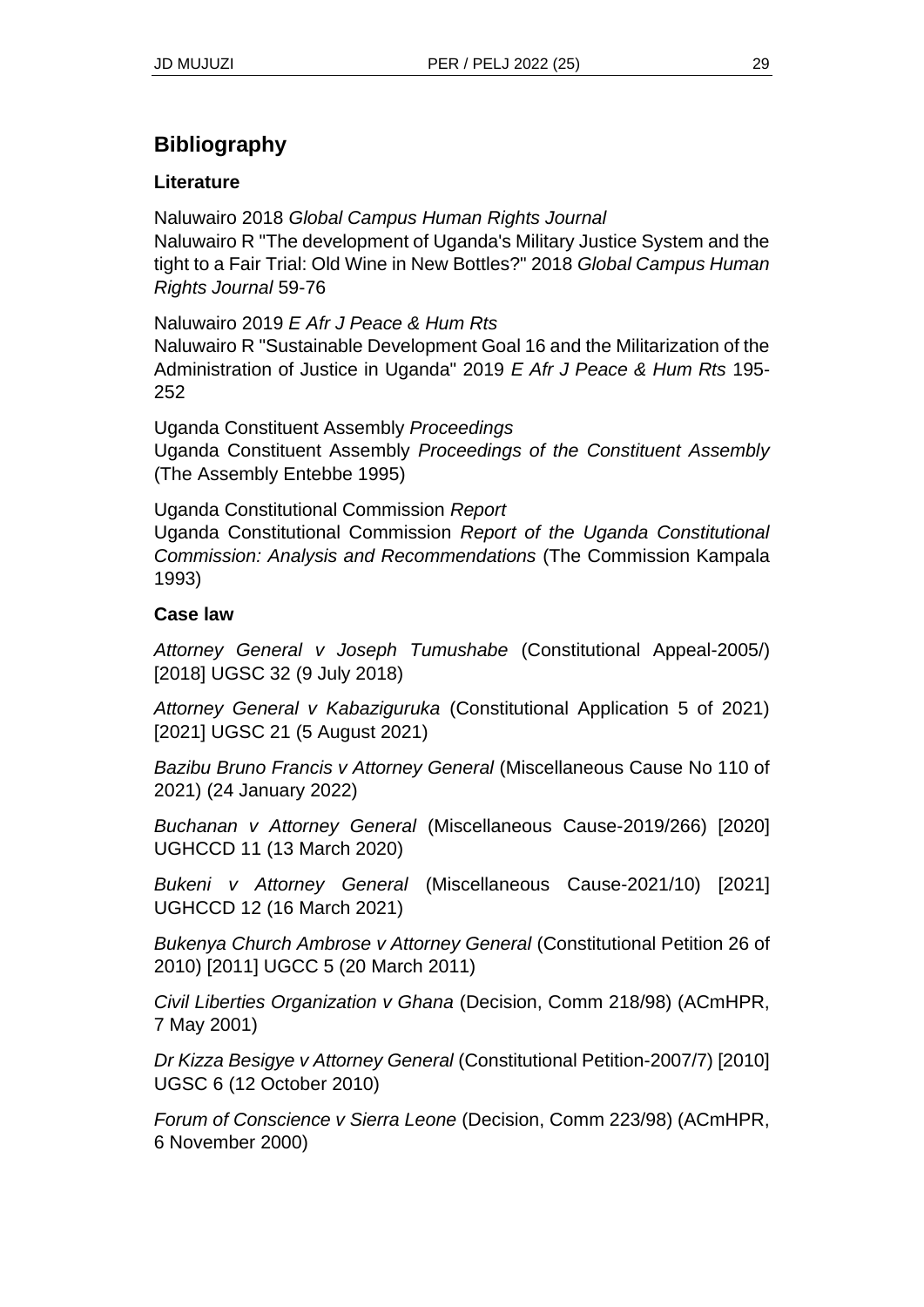*Foundation for Human Rights Initiatives v Attorney General* (Constitutional Appeal 3 of 2009) [2018] UGSC 46 (26 October 2018)

*In Re: Muhindo Herbert* (HCT-05-CV-MA-2012/42) [2012] UGHC 96 (29 May 2012)

*Interights v DRC* (Decision, Comm 274/03 and 282/03) (ACmHPR, 5 November 2013)

*Joseph Tumushabe v Attorney General* (Constitutional Petition No 6/2004) (8 December 2004)

*Kasozi v Attorney General* (Constitutional Petition 37 of 2010) [2015] UGCC 2 (29 September 2015)

*Kiiza Besigye v Attorney General* (Constitutional Petition 13 of 2009) [2016] UGCC 1 (29 January 2016)

*Kipoi v Attorney General* (Miscellaneous Application-2018/230) [2019] UGHCCD 44 (8 February 2019)

*Kitata v Uganda* (Miscellaneous Application-2018/) [2018] UGHCCRD 130 (6 June 2018)

*Law Office of Ghazi Suleiman v Sudan* (Decision, Comm 222/98; 229/99) (ACmHPR, 29 May 2003)

*Lt Steven Misango and Lt Omar Obongo v Uganda* (Criminal Appeal-2001/52) [2007] UGCA 2 (21 March 2007)

*Lujila v O/C Kigo Rrison* (Miscellaneous Cause-2013/86) [2013] UGHCCD 134 (7 October 2013)

*Male Mabirizi v Attorney General* [2018] UGCC 4 (26 July 2018)

*Media Rights Agenda v Nigeria* (Decision, Comm 224/98) (ACmHPR, 6 November 2000)

*Mgwanga Gunme v Cameroon* (Decision, Comm 266/2003) (ACmHPR, 27 May 2009)

*Michael Kabaziguruka v Attorney General* (Constitutional Petition No 45 of 2016) (1 July 2021)

*Namugerwa v Attorney General* (Civil Appeal-2012/4) [2013] UGSC 20 (19 June 2013)

*Okiring v Uganda* (Decision, Comm 339/2007) (ACmHPR, 7 August 2017)

*Oloka-Onyango v Attorney General* (Constitutional Petition 8 of 2014) [2014] UGSC 14 (1 August 2014)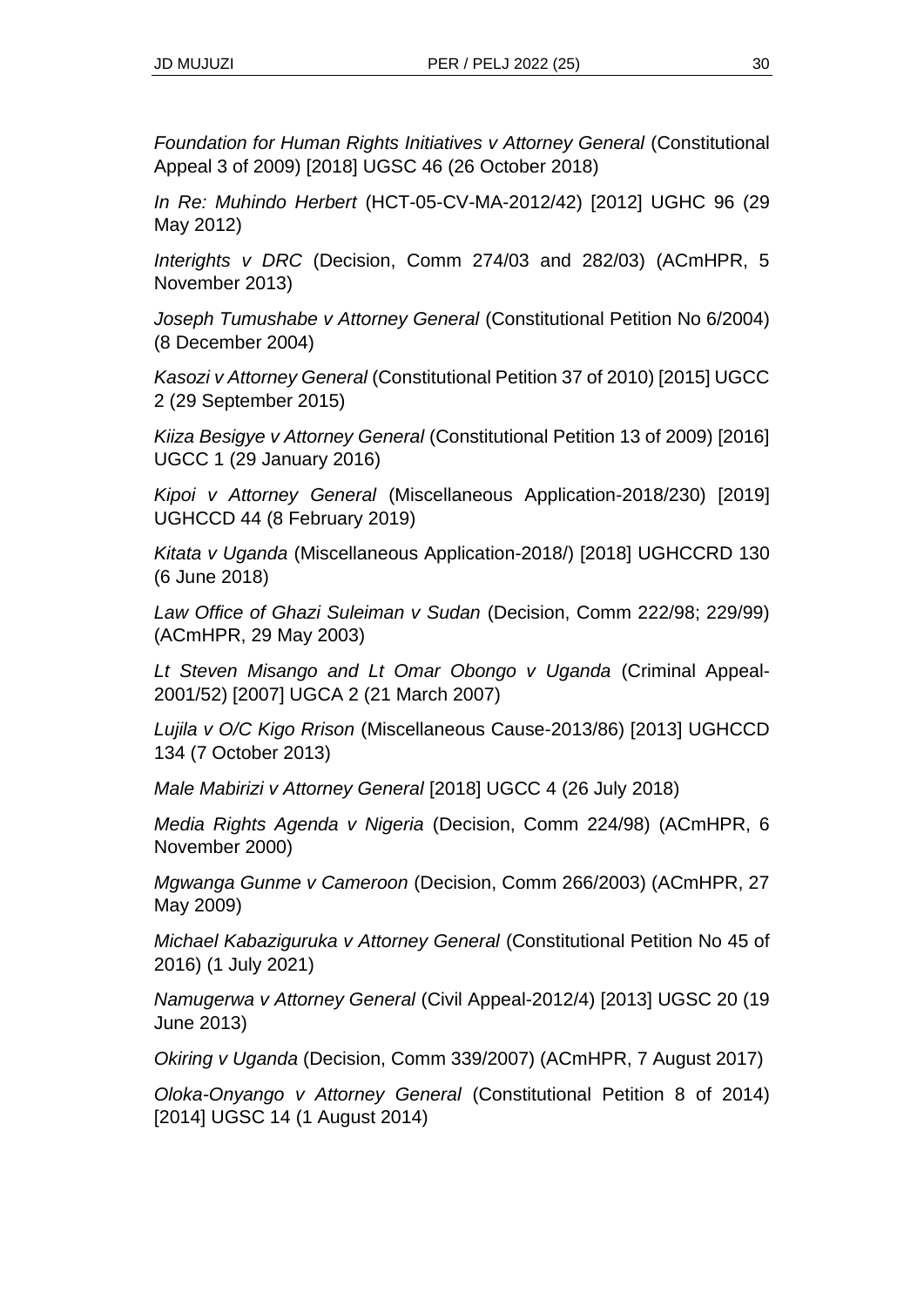*Thomas Kwoyelo alias Latoni v Uganda* (Constitutional Petition 36 of 2011) [2011] UGCC 10 (22 September 2011)

*Tusingwire v Attorney General* (Constitutional Appeal 4 of 2016) [2017] UGSC 11 (5 May 2017)

*Uganda Law Society v Attorney General* (Constitutional Application No. 7/2003)

*Uganda Law Society v Attorney General of the Republic of Uganda*  (Constitutional Petition-2005/18) [2006] UGSC 10 (30 January 2006)

*Working Group on Strategic Legal Cases v DRC* (Decision, Comm 259/2002) (ACmHPR, 24 July 2013)

*Zachary Olum v Attorney General* (Constitutional Petition 6 of 1999) [1999] UGCC 7 (02 December 1999)

#### **Legislation**

*Constitution of Botswana*, 1966

*Constitution of Lesotho*, 1993

*Constitution of Uganda*, 1995

*Penal Code Act*, 1950 (Ch 120)

*Uganda Peoples' Defence Forces Act*, 2005

Uganda Peoples' Defence Forces (Court-Martial Appeal Court) Regulations, Statutory Instrument 307-7

#### **International instruments**

*Human Rights Committee General Comment No 32 (Article 14: Right to Equality Before Courts and Tribunals and to a Fair Trial)* UN Doc CCPR/C/GC/32 (2007)

*International Covenant on Civil and Political Rights* (1966)

#### **Internet sources**

Tumusiime and Wesaka 2021 https://www.monitor.co.ug/uganda/ news/national/museveni-yet-to-drop-kayihura-military-charges-3381526 Tumusiime B and Wesaka A 2021 *Museveni yet to Drop Kayihura Military Charges* https://www.monitor.co.ug/uganda/news/national/museveni-yetto-drop-kayihura-military-charges-3381526 accessed 16 August 2021